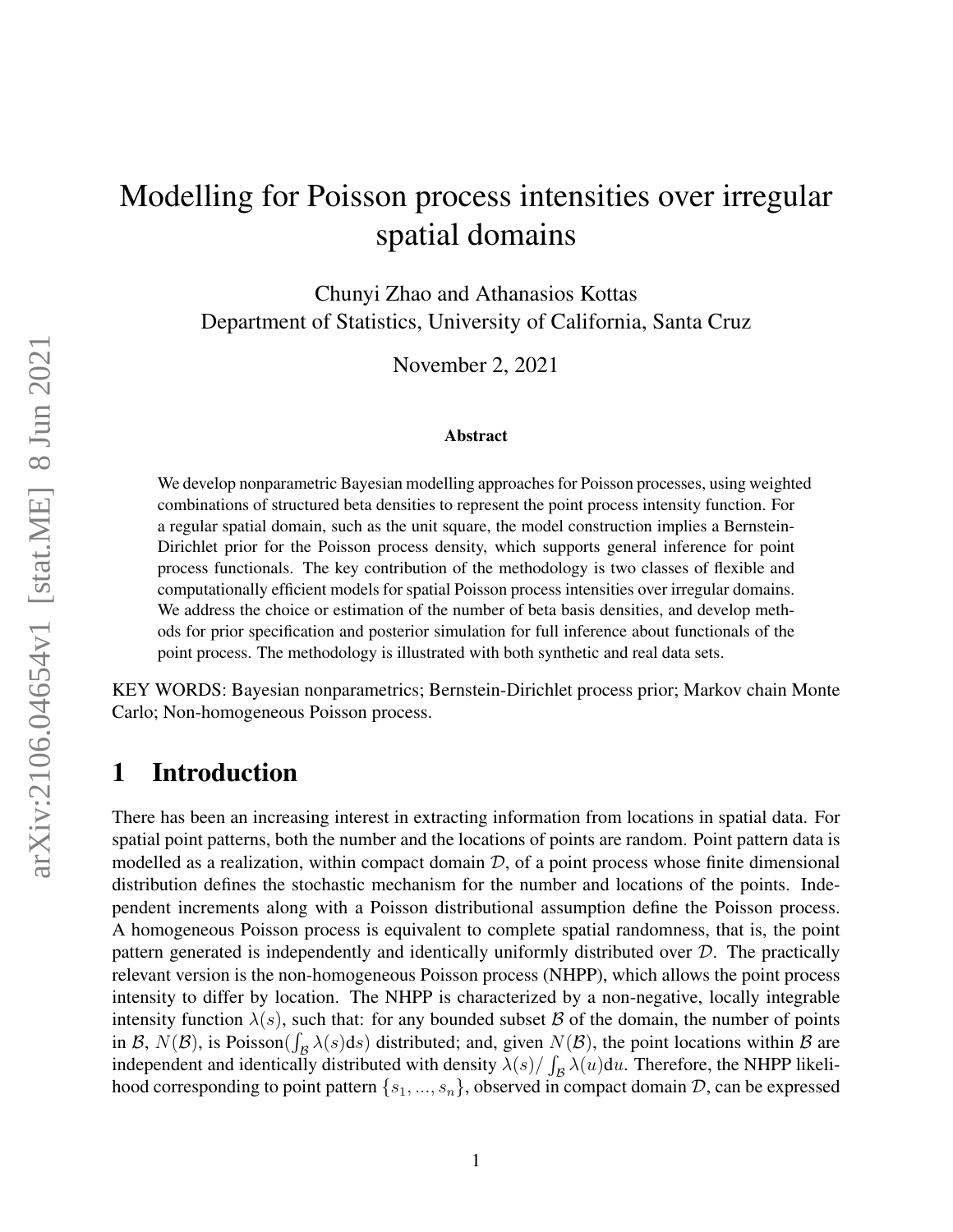as:

<span id="page-1-0"></span>
$$
p(\lbrace s_1, ..., s_n \rbrace; \lambda(s)) \propto \exp\left(-\int_{\mathcal{D}} \lambda(s) \, ds\right) \prod_{i=1}^n \lambda(s_i)
$$
 (1)

where  $n \equiv N(\mathcal{D})$ . We consider the more common settings where  $\mathcal{D} \subset \mathbb{R}$  or  $\mathcal{D} \subset \mathbb{R}^2$ . We place particular emphasis on spatial NHPPs, and more specifically on building flexible, computationally tractable models for spatial intensities defined over domains with irregular shapes.

Theoretical study of NHPPs can be found in [Cressie](#page-15-0) [\(1993\)](#page-15-0) and [Daley & Vere-Jones](#page-15-1) [\(2008\)](#page-15-1), among other references. [Diggle](#page-15-2) [\(2003\)](#page-15-2) provides background on likelihood and classical nonparametric inference for spatial NHPPs. [Moller & Waagepetersen](#page-17-0) [\(2003\)](#page-17-0) discuss simulation-based inference for point processes. Regarding model-based methods for NHPPs, [Gelfand & Schliep](#page-16-0) [\(2018\)](#page-16-0) categorize the main approaches in two general directions: modelling the trend surface for the intensity function  $\lambda(s)$ ; and, factorizing the intensity function into the total intensity,  $\Lambda$  =  $\int_{\mathcal{D}} \lambda(s) ds$ , and the NHPP density  $f(s) = \lambda(s)/\Lambda$ , and modelling each separately.

The early Bayesian nonparametric approaches fall under the first category, focusing on modelling temporal NHPP cumulative intensity functions,  $\int_0^t \lambda(s) ds$ , with gamma, beta or general Lévy process priors [\(Lo, 1982,](#page-16-1) [1992\)](#page-16-2). The next stage in this line of research involves mixture models for NHPP intensities built from non-negative kernels convolved with weighted gamma processes [\(Lo](#page-16-3) [& Weng, 1989;](#page-16-3) [Wolpert & Ickstadt, 1998;](#page-17-1) [Ishwaran & James, 2004;](#page-16-4) [Kang et al., 2014\)](#page-16-5). Also in this direction are modelling approaches based on log-Gaussian Cox processes [\(Moller et al., 1998\)](#page-16-6) under which the logarithm of the intensity function is a realization of a Gaussian process. [Adams](#page-15-3) [et al.](#page-15-3) [\(2009\)](#page-15-3) proposed a related approach based on a logistic instead of logarithmic transformation to link the Gaussian process with the model for the intensity function. Modelling directly the intensity function  $\lambda(s)$  brings computational challenges for full posterior inference due to the likelihood normalizing term,  $\exp(-\int_{\mathcal{D}} \lambda(s) ds)$ , especially under methods based on Gaussian process priors. Such challenges have been addressed through approximations of the stochastic integral [\(Brix &](#page-15-4) [Moller, 2001;](#page-15-4) [Brix & Diggle, 2001\)](#page-15-5), data augmentation [\(Adams et al., 2009\)](#page-15-3), and discretization of the observation domain  $D$  [\(Illian et al., 2012\)](#page-16-7).

Under the second direction, [Kottas](#page-16-8) [\(2006\)](#page-16-8) and [Kottas & Sansó](#page-16-9) [\(2007\)](#page-16-9) proposed an approach that connects the NHPP intensity function with the density function supported on the observation domain, and models the NHPP density with Dirichlet process mixture priors for density estimation. [Taddy & Kottas](#page-17-2) [\(2012\)](#page-17-2) extend this modelling approach to marked Poisson processes, and [Taddy](#page-17-3) [\(2010\)](#page-17-3), [Kottas et al.](#page-16-10) [\(2012\)](#page-16-10), [Xiao et al.](#page-17-4) [\(2015\)](#page-17-4) and [Rodriguez et al.](#page-17-5) [\(2017\)](#page-17-5) develop hierarchical and dynamic models for NHPPs in the context of specific applications. This modelling approach enables an inference framework that builds from well established methods for Dirichlet process mixtures, avoiding the computational challenges due to the NHPP likelihood normalizing component. However, it relies on a potentially restrictive prior structure that models separately the NHPP density and the total intensity over the observation domain.

Inference methods for irregular domain spatial point process intensities have received limited attention in the Bayesian nonparametrics literature. We are only aware of the log-Gaussian Cox process approach of [Simpson et al.](#page-17-6) [\(2016\)](#page-17-6). Here, the irregular domain adds an extra level of complexity, which has been handled with an approximation to the Gaussian random field, an associated approximation to the NHPP likelihood, and using integrated nested Laplace approximation for fast, but approximate Bayesian inference.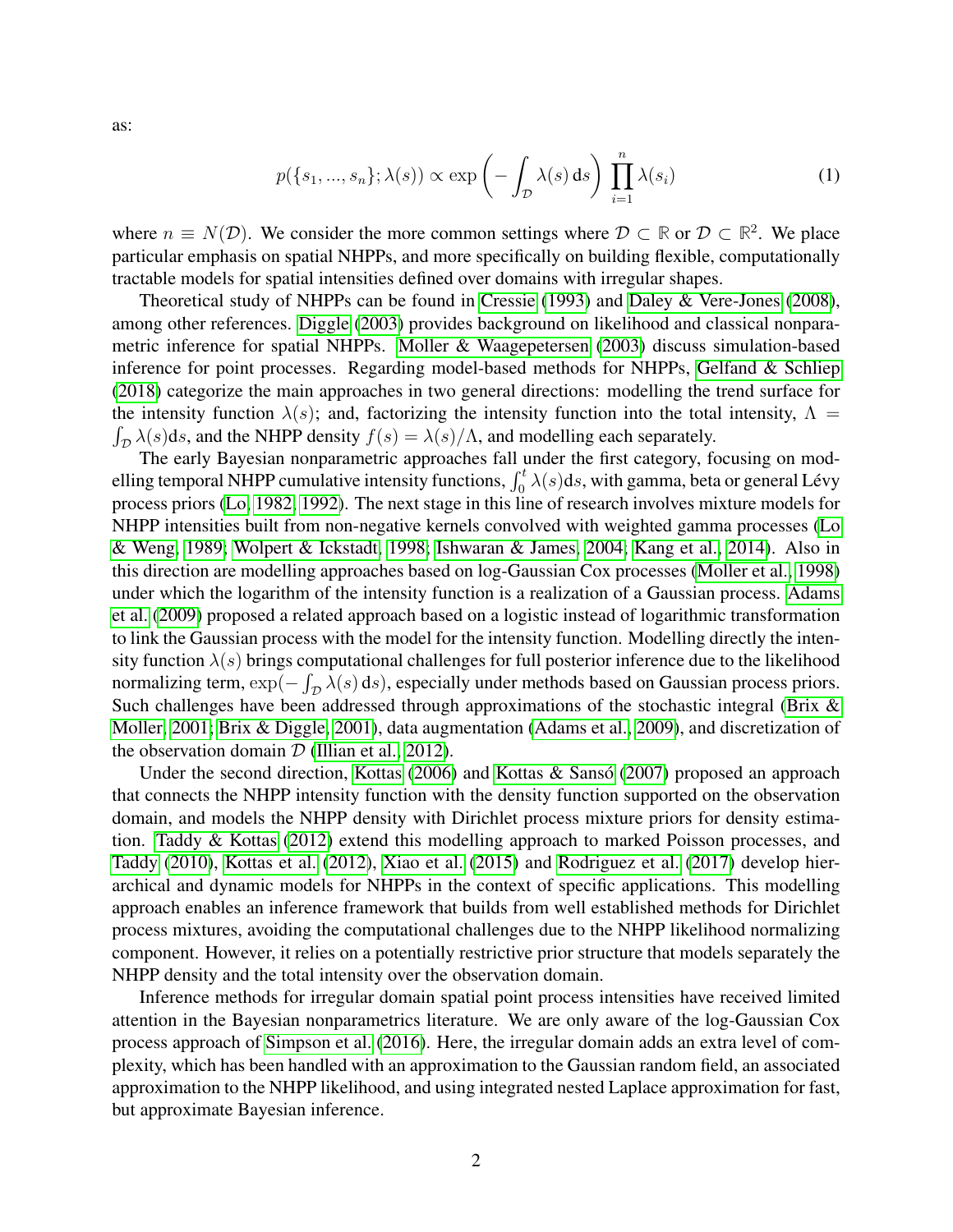Our main contribution is flexible modelling and computationally efficient inference for NHPPs over spatial domains with irregular shapes. The proposed models do not rely on approximations of the NHPP likelihood and they can be efficiently implemented with standard Markov chain Monte Carlo algorithms for full Bayesian inference and uncertainty quantification. Moreover, in the context of the more commonly studied setting of spatial NHPPs over regular domains, our modelling approach overcomes some of the limitations of existing Bayesian methods, while retaining the feature of flexible inference for general intensity shapes.

We build the model for the NHPP intensity function from weighted combinations of Bernstein polynomial basis functions, that is, beta densities with specified shape parameters. Such parsimonious mixture representation is the key to achieve computationally tractable inference. In Section [3,](#page-6-0) we explore two modelling approaches for spatial Poisson process intensities over irregular domain, taken without loss of generality to be a subset of the unit square. Under the first approach, the representation for the NHPP intensity is motivated by truncating over the irregular domain a NHPP density defined as a weighted combination of Bernstein densities on the unit square. The second approach targets directly the NHPP intensity modelling it as a structured weighted combination of truncated Bernstein densities. The two models offer different benefits while sharing the feature that the total intensity,  $\Lambda$ , can be readily expressed in terms of model parameters. Thus, both models bypass the challenge brought about from the NHPP likelihood normalizing term without separating the total intensity and NHPP density in the prior specification. In the case of regular domain, say the unit square, the two modelling approaches yield the same form for the NHPP intensity which implies a Bernstein-Dirichlet prior for the corresponding NHPP density. To highlight this connection and its implications in posterior simulation, we begin in the next section with the methodology for the simpler setting of temporal NHPPs.

### 2 Methodology for temporal Poisson processes

#### <span id="page-2-0"></span>2.1 Model formulation

Here, we focus on modelling one-dimensional NHPPs observed over a bounded domain, taken without loss of generality to be the unit interval. Motivated by Bernstein polynomial priors for densities with bounded support, our model for the intensity function  $\lambda(s)$  implies a Bernstein-Dirichlet process prior for the NHPP density,  $f(s) = \lambda(s)/\int_0^1 \lambda(u) du$ , for  $s \in [0, 1]$ .

The Bernstein polynomial prior model for density f on [0, 1] is given by  $f_K(s | F) = \sum_{k=1}^K \omega_k$  $be(s \mid k, K - k + 1)$ , where  $be(\cdot \mid a, b)$  is the beta density with mean  $a/(a + b)$ . The mixture weights are defined through increments of a distribution function  $F$  with support on [0, 1], such that  $\omega_k = F(k/K) - F((k-1)/K)$ , for  $k = 1, ..., K$ . A distribution F with flexible shape implies mixture weights that select the appropriate beta basis densities to achieve general shapes for density f. This motivates assigning a nonparametric prior to  $F$ , such as the Dirichlet process prior [\(Ferguson, 1973\)](#page-16-11) which results in the Bernstein-Dirichlet prior for density f [\(Petrone, 1999a](#page-17-7)[,b\)](#page-17-8). Theoretical support for the Bernstein polynomial model is provided by the fact that, as  $K \to \infty$ ,  $f_K(s \mid F)$  converges uniformly to the density of F [\(Levasseur, 1984\)](#page-16-12); this result is also key to establishing Kullback-Leibler support and posterior consistency of the Bernstein-Dirichlet prior for density estimation [\(Petrone & Wasserman, 2002\)](#page-17-9). Extensions of Bernstein polynomial prior models include density estimation on higher dimensional spaces [\(Zheng et al., 2010;](#page-17-10) [Barrientos](#page-15-6)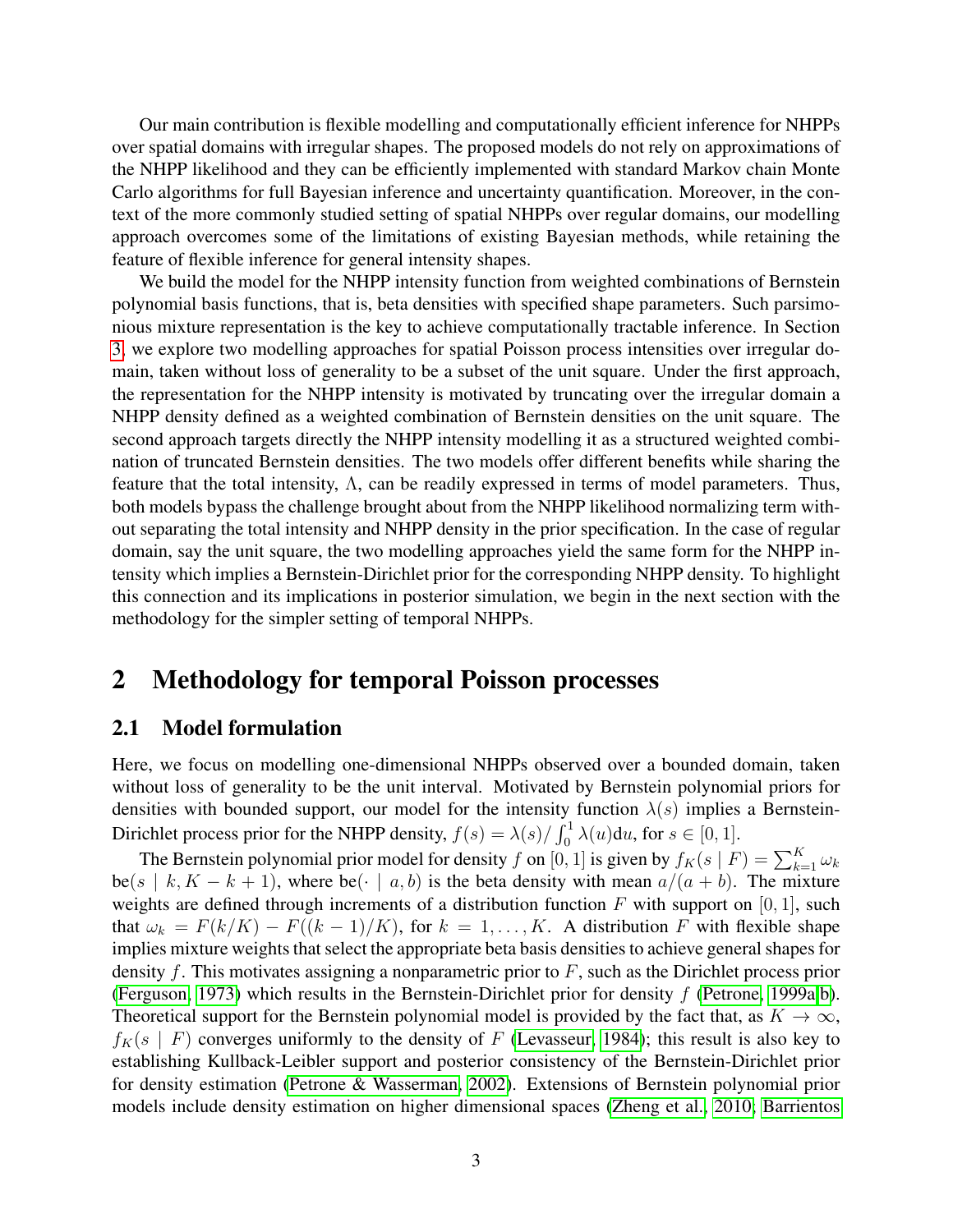[et al., 2015\)](#page-15-6) and density regression [\(Barrientos et al., 2017\)](#page-15-7).

Our modelling approach is motivated by the structure of the distribution for the mixture weights,  $(\omega_1, ..., \omega_K)$ , implied by a Dirichlet process prior, DP( $\alpha, F_0$ ), on F, where  $\alpha$  is the Dirichlet process precision parameter, and  $F_0$  the centering distribution with support on [0, 1]. Based on the Dirichlet process definition,  $(\omega_1, ..., \omega_K)$ , given  $\alpha$ ,  $F_0$ , and K, follows a Dirichlet $(\alpha A_1, ..., \alpha A_K)$ prior distribution, where  $A_k = F_0(k/K) - F_0((k-1)/K)$ , for  $k = 1, ..., K$ . The key observation for the model is that the prior distribution for  $(\omega_1, ..., \omega_K)$  can be constructed through independent gamma random variables. In particular, denoting by  $Ga(a, b)$  the gamma distribution with mean  $a/b$ , we have  $\omega_k = V_k / {\sum_{r=1}^K V_r}$ , where, for  $k = 1, ..., K$ , the  $V_k$  are independently  $Ga(\alpha A_k, C)$ distributed, with  $C > 0$  a constant.

The proposed model for one-dimensional NHPP intensities is given by:

<span id="page-3-0"></span>
$$
\lambda(s) = \sum_{k=1}^{K} V_k \text{ be}(s \mid k, K - k + 1), \quad s \in [0, 1]
$$
  

$$
V_k \mid \alpha, F_0 \stackrel{ind.}{\sim} \text{Ga}(\alpha \{ F_0(k/K) - F_0((k-1)/K) \}, C), \quad k = 1, ..., K.
$$
 (2)

The total intensity over the domain is  $\Lambda = \int_0^1 \lambda(u) du = \sum_{k=1}^K V_k$ , and thus the NHPP density is given by  $f(s) = \lambda(s)/\{\int_0^1 \lambda(u) \mathrm{d}u\} = \sum_{k=1}^K \omega_k \log(s \mid k, K - k + 1)$ , where  $\omega_k = V_k/\{\sum_{r=1}^K V_r\}$ . Hence, the implied model for the NHPP density is the Bernstein-Dirichlet prior model. Based on the Dirichlet process definition, this connection holds true for any  $K$ , that is, for any partition  $\{S_k = [(k-1)/K, k/K) : k = 1, ..., K\}$  of the unit interval.

Note that, since  $\Lambda = \sum_{k=1}^{K} V_k$ , we have  $E(\Lambda | \alpha) = \alpha/C$ , which justifies using a general constant C in the prior for the  $V_k$ , rather than taking  $C = 1$ . That is, we wish to avoid the conflict of large values of  $\alpha$  that would be needed under  $C = 1$  for large prior expected total intensity versus small values of  $\alpha$  favoring non-standard intensity function shapes.

A Ga( $a_{\alpha}, b_{\alpha}$ ) prior is assigned to  $\alpha$ . In terms of model economy, the uniform distribution is an appealing choice for  $F_0$ . This choice is sufficiently flexible in practice, as shown with the data examples of Section [2.3,](#page-5-0) and it also yields a form for the average intensity that facilitates prior specification. With  $F_0$  uniform, the prior mean for the intensity is constant, given by  $E(\alpha)/C$ , and it does not depend on  $K$ . Details on the prior mean for the intensity function are provided in the Appendix.

To explore posterior simulation under model [\(2\)](#page-3-0), we consider two equivalent hierarchical model formulations for the observed point pattern  $\{0 \lt s_1 \lt \ldots \lt s_n \lt 1\}$ . As discussed above, there is an one-to-one correspondence between parameter vectors  $(V_1, ..., V_K)$  and  $\{\Lambda, (\omega_1, ..., \omega_K)\},$ where  $\omega_k = F(S_k)$ , for  $k = 1, ..., K$ . The prior distribution for  $(V_1, ..., V_K)$  in [\(2\)](#page-3-0) corresponds to a  $DP(\alpha, F_0)$  prior for F, and a Ga $(\alpha, C)$  prior for  $\Lambda$ . Moreover, the NHPP likelihood in [\(1\)](#page-1-0) can be conveniently expressed in terms of either parameterization:

$$
\left.\prod_{k=1}^K e^{-V_k}\, \prod_{i=1}^n \left\{ \sum_{k=1}^K V_k \, {\rm be}(s_i\mid k,K-k+1) \right\} \;\; = \;\; e^{-\Lambda}\, \Lambda^n \, \prod_{i=1}^n \left\{ \sum_{k=1}^K F(S_k) \, {\rm be}(s_i\mid k,K-k+1) \right\}
$$

.

Working with fixed K, the intensity formulation involves parameters  $\{(V_1, \ldots, V_K), \alpha\}$ . Here, we introduce discrete latent variables  $\{\xi_i : i = 1, \ldots, n\}$  indicating basis configuration for each time event. In a Gibbs sampler setting, the posterior full conditional for each  $\xi_i$  is a discrete distribution with support on  $\{1, \ldots, K\}$ . Most importantly, given  $\{\xi_i : i = 1, \ldots, n\}$  and  $\alpha$ , each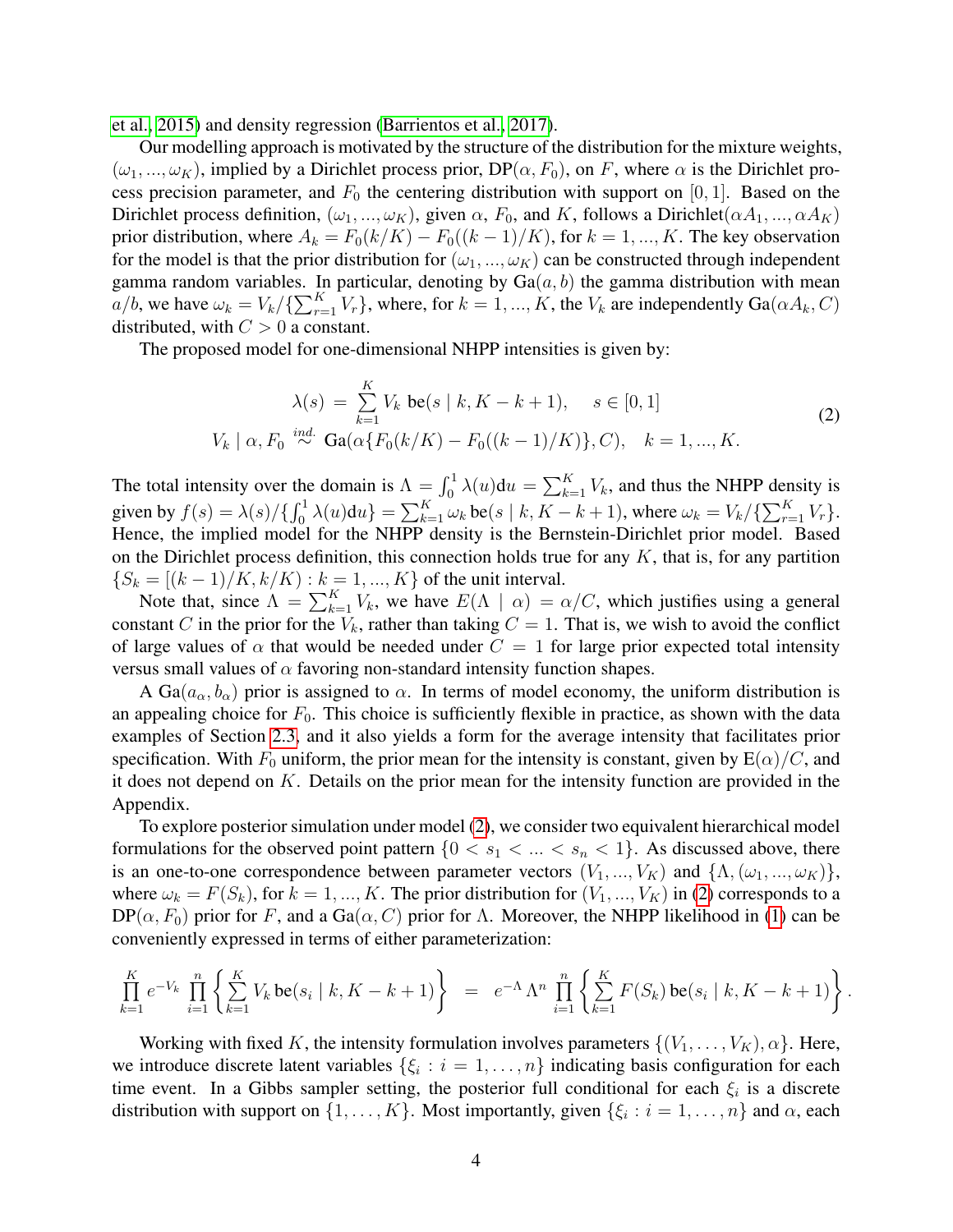$V_k$  follows a gamma posterior full conditional distribution, independently of  $\{V_r : r \neq k\}$ . Lastly,  $\alpha$  can be sampled using a Metropolis-Hastings step.

Alternatively, the density formulation builds from parameters  $\{\Lambda, F, \alpha, K\}$ . In this case, we introduce continuous latent variables  $\{\theta_i : i = 1, ..., n\}$  to leverage the Dirichlet process mixture representation for the NHPP density function:

$$
f(s_i) \equiv f_K(s_i \mid F) = \int \sum_{k=1}^K \mathbb{1}_{\left[\frac{k-1}{K}, \frac{k}{K}\right]}(\theta_i) \, \text{be}(s_i \mid k, K-k+1) \, \text{d}F(\theta_i). \tag{3}
$$

A practically important feature of this formulation is that the number of basis densities,  $K$ , can be estimated without resorting to trans-dimensional Markov chain Monte Carlo algorithms. Here, the dimension of the parameter space does not change with  $K$  because the posterior distribution does not involve the weights  $\omega_k$ , but rather the random distribution F whose increments define the mixture weights. Posterior simulation proceeds by first sampling from the marginal posterior of  $\{(\theta_1,\ldots,\theta_n),\Lambda,\alpha,K\}$ , using Markov chain Monte Carlo methods for Dirichlet process mixtures [\(Escobar & West, 1995;](#page-15-8) [Neal, 2000\)](#page-17-11). We then sample  $(\omega_1, \ldots, \omega_K)$ , given  $(\theta_1, \ldots, \theta_n)$ ,  $\alpha, K$ , from the Dirichlet distribution implied by the Dirichlet process conditional posterior distribution for F, given  $(\theta_1, \ldots, \theta_n)$  and  $\alpha$ . Finally, posterior samples for the NHPP density and intensity can be readily obtained, using their expressions under model [\(2\)](#page-3-0). Full details for both posterior simulation algorithms are given in the Appendix.

#### <span id="page-4-0"></span>2.2 Prior specification

The prior for  $\alpha$  and the value for C can be specified using prior guesses at the total intensity,  $\Lambda$ , and an average intensity value,  $\hat{\lambda}$ , over the observation window. We select  $b_{\alpha}$  to provide a wide range for  $\alpha$ , and using  $E(\lambda(s)) = E(\alpha)/C$ , set  $E(\alpha) = a_{\alpha}/b_{\alpha} = C\lambda$ . The marginal prior for the total intensity is  $p(\Lambda) = \int G a(\Lambda \mid \alpha, C) G a(\alpha \mid b_{\alpha} C \hat{\lambda}, b_{\alpha}) d\alpha$ . We use this expression to specify C such that the median of  $p(\Lambda)$  is equal to  $\Lambda$ .

Note the connection between  $\alpha$  and K in controlling the shape of prior realizations for the NHPP intensity: for fixed  $\alpha$ , increasing K results in intensities with larger number of modes and more local features; and, for fixed K, decreasing  $\alpha$  favors more variability and more localized structure in the intensities. In practice, it may suffice to estimate only  $\alpha$  keeping K fixed at sufficiently large values. Note that the beta densities in model [\(2\)](#page-3-0) play the role of basis functions rather than of kernel densities in finite mixture models. Also key is the Dirichlet process underlying the prior for the weights  $V_k$ , which select the subset of beta densities that contribute more to the intensity representation. As illustrated with simulated data in Section [2.3,](#page-5-0) the discrete nature of the Dirichlet process prior can effectively guard against over-fitting if one conservatively chooses a larger value for K than may be necessary for a particular point pattern.

A possible approach to specify K involves prior information on the peak of the intensity,  $\lambda_{\text{max}}$ , without necessarily knowing where in the observation window the peak occurs. The idea is to find K such that  $\hat{\lambda}_{\text{max}}$  matches a percentile of the prior distribution of  $b^*V_{\text{max}}$ , where  $V_{\text{max}} = \max\{V_k :$  $k = 1, ..., K$ , and  $b^*$  is the modal value of the beta $(2, K - 1)$  density, that is, the first member of the Bernstein polynomial basis with a unimodal density. Under the uniform  $F_0$  distribution, the  $V_k$  are independently and identically gamma distributed, and thus the prior distribution of  $V_{\text{max}}$  is analytically available given  $\alpha$ ; the marginal prior for  $V_{\text{max}}$  can also be readily explored through simulation. Table [1](#page-5-1) provides an illustration, using the 90th percentile of the marginal prior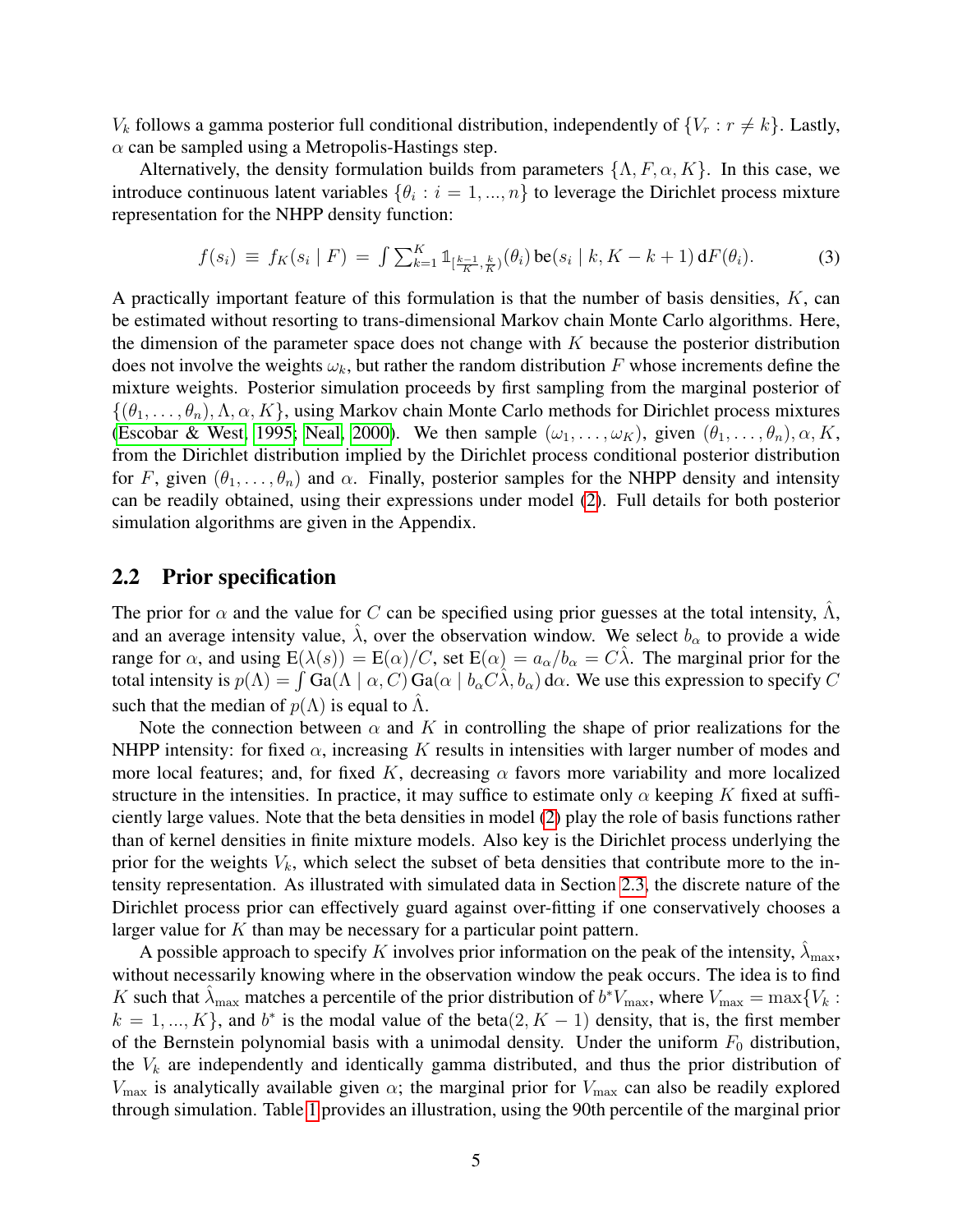<span id="page-5-1"></span>Table 1: Illustration of the prior specification strategy for K.  $Q_{0.9}^{V_{\text{max}}}$  denotes the 90th percentile of the marginal prior distribution for  $\max\{V_k : k = 1, ..., K\}$ , and  $b^*$  the modal value of the  $beta(2, K - 1)$  basis density.

| K   | $Q_{0.9}^{V_{\rm max}}$ | $h^*$ | $b^* \times Q_{0.9}^{V_{\rm max}}$ |
|-----|-------------------------|-------|------------------------------------|
| 20  | 232.34                  | 7.56  | 1755.85                            |
| 30  | 208.18                  | 11.23 | 2338.0                             |
| 50  | 181.36                  | 18.58 | 3370.34                            |
| 100 | 167.38                  | 36.97 | 6188.82                            |

distribution for  $V_{\text{max}}$ , under a Ga(2.53, 0.1) prior for  $\alpha$ , and with values for the peak intensity that are relevant to one of the data examples of Section [2.3.](#page-5-0)

As discussed in Section [2.1,](#page-2-0) using the intensity formulation, with fixed  $K$ , allows for a particularly simple and efficient method to implement model [\(2\)](#page-3-0). The more general version of the model with random K can be implemented at the expense of somewhat more complex Markov chain Monte Carlo algorithms for Dirichlet process mixtures. A discrete uniform or a truncated Poisson distribution with support on  $[K_{\min}, K_{\max}]$  are possible priors for K.

#### <span id="page-5-0"></span>2.3 Synthetic data examples for the temporal NHPP model

We consider two synthetic data sets generated from NHPPs with bimodal intensities. For the first example, the intensity is  $\lambda(s) = 700 \text{ be}(s \mid 3, 18) + 300 \text{ be}(s \mid 13, 8)$ ; this can be viewed as a special case of model [\(2\)](#page-3-0) with  $K = 20$ , although our prior model does not allow for zero weights. The second data set is obtained by logit-transforming points generated from a weighted combination of normal densities,  $\lambda(s) = 400 \text{ N}(s \mid -2.2, 1.0) + 600 \text{ N}(s \mid 0.3, 0.8)$ . We take large sizes for the simulated point patterns –  $n = 993$  for the first, and  $n = 1037$  for the second example – to ensure a meaningful comparison of posterior estimates with the true intensities.

We follow the approach of Section [2.2](#page-4-0) to specify  $C = 0.023$  and a Ga(2.53, 0.1) prior for  $\alpha$ , using for both data examples 1000 as the prior estimate for the total intensity, and 1100 for the average intensity. For the first example, we take  $K = 20$ , as well as  $K = 40$  to study the implication of using a number of basis densities that is twice as large as what should suffice. For the second example, assume we are told that the peak of the intensity has a value around 2300. Then, referring to Table [1,](#page-5-1)  $K = 30$  can be taken as the number of basis densities, or, more conservatively, as a lower bound. We consider again a larger value,  $K = 50$ , to check sensitivity of posterior inference results. We also implemented the density formulation for the second example, with a uniform prior on  $[20, 60]$  assigned to K.

As shown in Fig. [1,](#page-6-1) the model is effective in estimating the weights that drive the bimodal intensity shape of the two-component beta mixture. Under  $K = 20$ , it gives most weight to  $V_3$  and  $V_{13}$ , that correspond to basis densities be(s | 3, 18) and be(s | 13, 8), whereas when  $K = 40$ , the model favors 6-7 basis densities with peaks in the same range as the two modes of the underlying intensity. Hence, the model is able to achieve sparsity in estimation of the mixture weights when a surplus of basis densities are used, even though  $F_0$  is a uniform distribution. Moreover, with the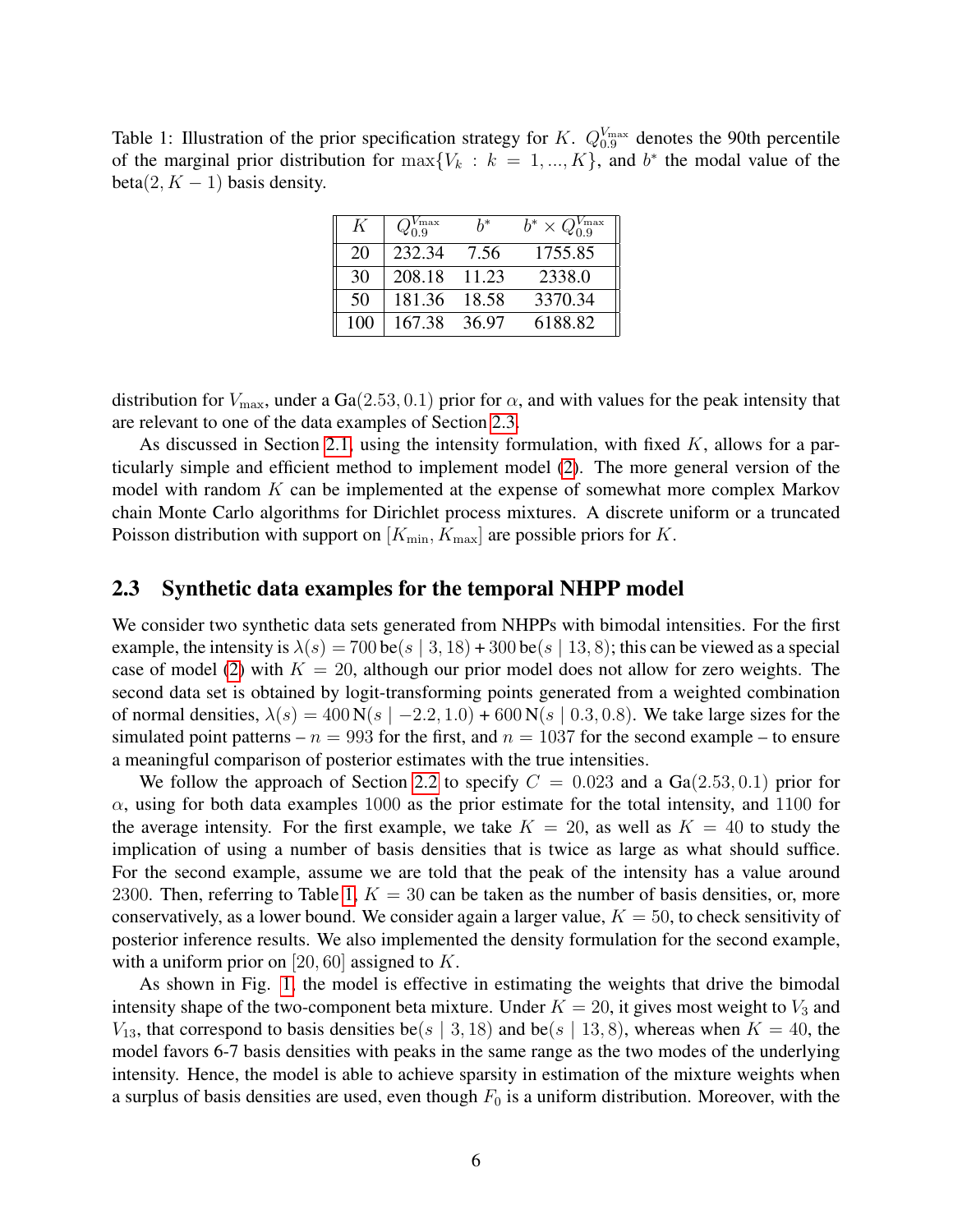

<span id="page-6-1"></span>Figure 1: Beta mixture synthetic data example. Results under the intensity formulation with  $K = 20$  (left column) and  $K = 40$  (right column). Boxplots of posterior samples for the weights  $V_k$  (first row), the beta basis densities corresponding to the largest  $V_k$  (second row), and posterior mean (blue line) and 95% interval estimates (light blue shaded bands) for the intensity function (third row). In the second and third rows, the red line denotes the true density and intensity, respectively. In the third row, the black line indicates the prior mean for the intensity function.

exception of some increase in the width of posterior uncertainty bands, inference results for the intensity function are similar under the two different choices for K.

This is also the case with the posterior inference results for the logit-normal mixture data ex-ample; see Fig. [2.](#page-7-0) Under the density formulation, the posterior median for  $K$  is 36, with the 95% credible interval given by  $[22, 56]$ . The intensity function under random K has similar point estimate and a slightly tighter uncertainty band compared to that under  $K = 50$ .

### <span id="page-6-0"></span>3 Modelling approaches for Spatial Poisson processes

We begin with the case of a regular domain for the spatial NHPP, taken without loss of generality to be the unit square, such that  $s \equiv (x, y) \in [0, 1]^2$ . The extension of the Bernstein polynomial basis consists of products of beta densities. More specifically, the basis density with index  $(k_x, k_y)$ , for  $k_x, k_y = 1, ..., K$ , is defined as

$$
\phi_{k_x,k_y}(x,y) = \text{be}(x \mid k_x, K - k_x + 1) \text{be}(y \mid k_y, K - k_y + 1), \quad (x, y) \in [0, 1]^2. \tag{4}
$$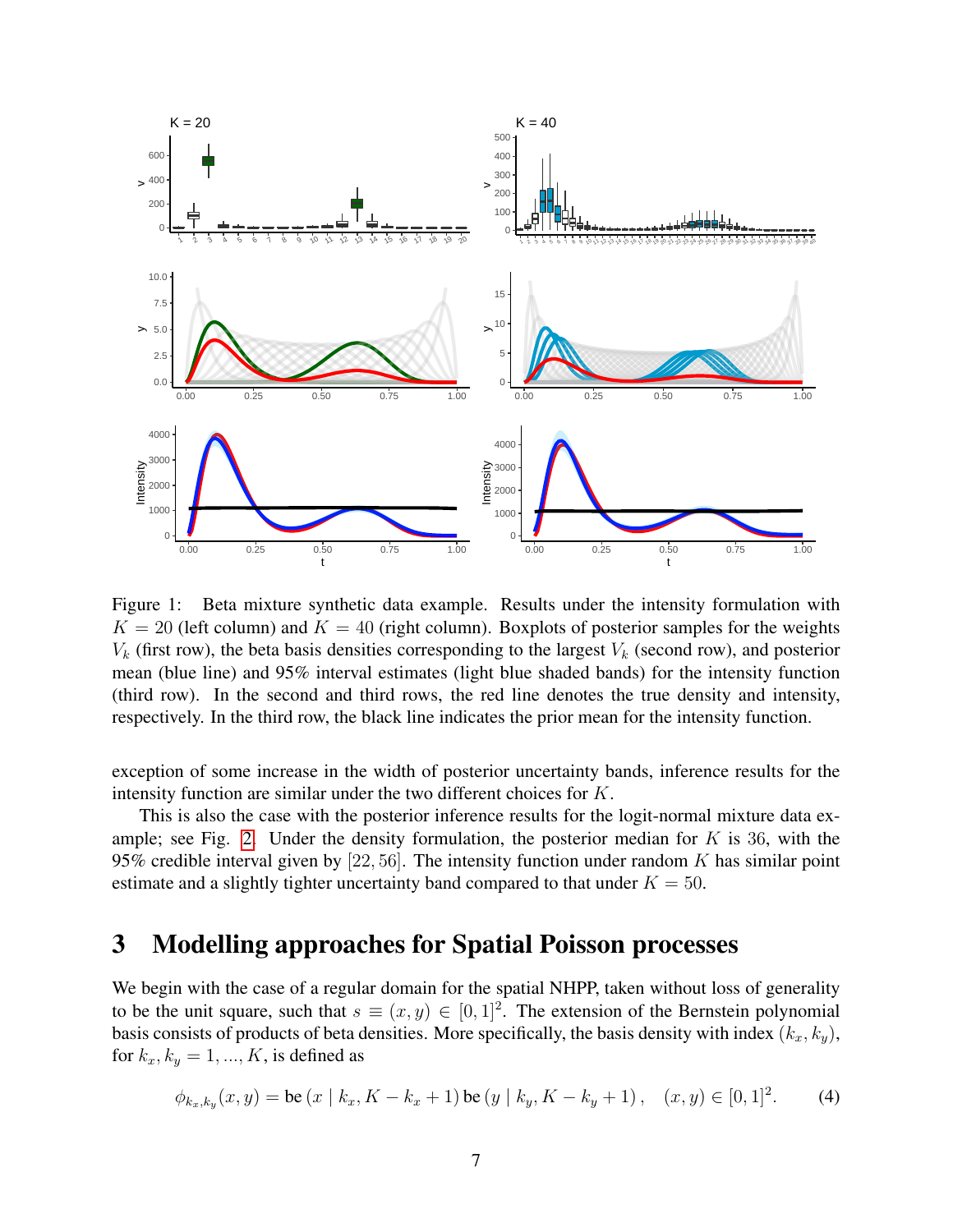

<span id="page-7-0"></span>Figure 2: Logit-normal mixture synthetic data example. From left to right, histogram of the simulated time points, and posterior mean (blue line) and 95% interval estimates (light blue shaded bands) for the intensity function under  $K = 30$ ,  $K = 50$ , and K random. The red line in the last three panels denotes the true intensity.

Although the number of basis densities may be different in the x and y dimensions, we use the more parsimonious form with  $K_x = K_y = K$ .

Then, we can extend model [\(2\)](#page-3-0) to the following model for spatial NHPP intensities over  $[0, 1]^2$ :

<span id="page-7-1"></span>
$$
\lambda(x, y) = \sum_{k_x, k_y = 1}^{K} V_{k_x, k_y} \phi_{k_x, k_y}(x, y), \quad (x, y) \in [0, 1]^2
$$
  

$$
V_{k_x, k_y} \mid \alpha, F_0 \stackrel{ind.}{\sim} \text{Ga}(\alpha F_0(S_{k_x, k_y}), C), \quad k_x, k_y = 1, ..., K
$$
 (5)

where  $S_{k_x,k_y} = [(k_x - 1)/K, k_x/K) \times [(k_y - 1)/K, k_y/K)$ , and  $F_0(S_{k_x,k_y})$  is the probability of  $S_{k_x,k_y}$  under a specified distribution  $F_0$  on  $[0,1]^2$ ; in particular,  $F_0(S_{k_x,k_y}) = 1/K^2$  under the uniform distribution for  $F_0$ .

Again, the total intensity over the domain is readily obtained as  $\Lambda = \int_0^1 \int_0^1 \lambda(x, y) dx dy =$  $\sum_{k_x,k_y=1}^{K} V_{k_x,k_y}$ , and the NHPP density is given by  $f(x,y) = \sum_{k_x,k_y=1}^{K} \omega_{k_x,k_y} \phi_{k_x,k_y}(x,y)$ , where  $\omega_{k_x,k_y} = V_{k_x,k_y}/\{\sum_{k_x,k_y=1}^{K} V_{k_x,k_y}\}.$  The implied prior distribution for the mixture weights  $\{\omega_{k_x,k_y}\}$ corresponds to constructing them through  $\omega_{k_x,k_y} = F(S_{k_x,k_y})$ , where F is a random distribution on [0, 1]<sup>2</sup> assigned a DP( $\alpha$ ,  $F_0$ ) prior.

We thus retain the connection between the intensity prior model in [\(5\)](#page-7-1) and the two-dimensional Bernstein-Dirichlet prior model for the NHPP density, as well as the equivalent hierarchical model formulations for the data. Again, the implied  $Ga(\alpha, C)$  prior for  $\Lambda$  ensures the coherence between the intensity and density prior models, the latter comprising parameters  $\{\Lambda, F, \alpha, K\}$ . Extending the approaches outlined in Section [2.1,](#page-2-0) posterior simulation can be implemented using either the intensity or density formulation. The prior mean intensity is  $E(\lambda(x, y)) = E(\alpha)/C$ , and thus the prior specification approach of Section [2.2](#page-4-0) can be extended to model [\(5\)](#page-7-1).

To achieve our main objective of flexible inference for NHPP spatial intensities recorded over irregular domain  $\mathcal{D} \subset [0, 1]^2$ , we propose two different modelling approaches. Under the first model, presented in Section [3.1,](#page-8-0) the intensity formulation is motivated by truncating over  $D$  the NHPP density  $f(x, y)$  defined on  $[0, 1]^2$ . The second model, developed in Section [3.2,](#page-9-0) builds the basis representation for the intensity through the corresponding density which is defined as a mixture of truncated beta densities over  $D$  with weights induced by a random distribution  $F$  on D. In both cases, the Bernstein polynomial prior structure is especially attractive to model spatial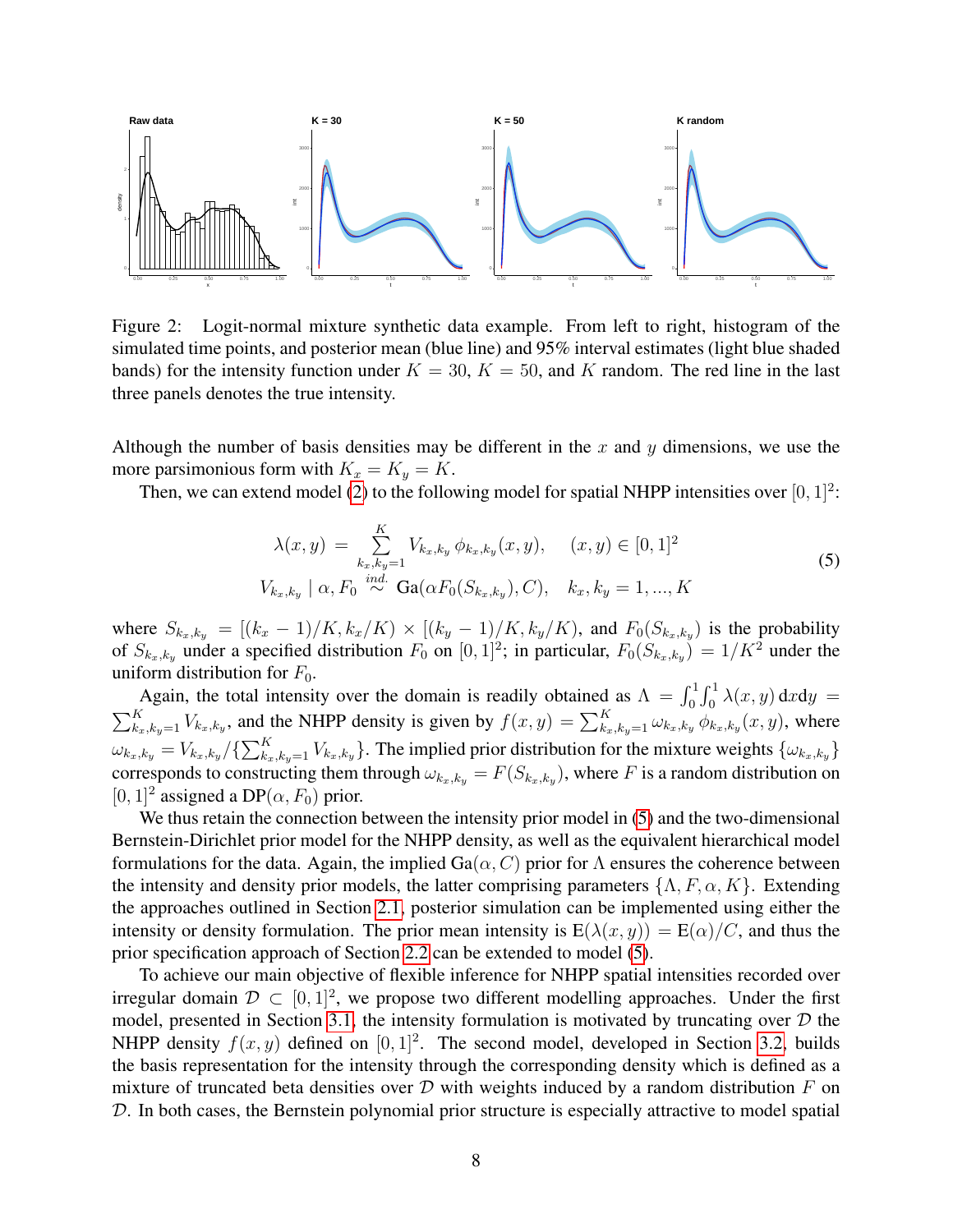point process intensities over irregular domains, a practically relevant problem that, arguably, has not been fully addressed in the Bayesian nonparametrics literature.

#### <span id="page-8-0"></span>3.1 The intensity model

Under the first modelling perspective, the representation for the NHPP intensity  $\lambda_{\mathcal{D}}(x, y)$  over irregular domain D is revealed by the expression for  $f<sub>D</sub>(x, y)$ , the NHPP density truncated on D. In particular,

<span id="page-8-2"></span>
$$
f_{\mathcal{D}}(x,y) = \frac{f(x,y)}{\int \int_{\mathcal{D}} f(u,v) \, \mathrm{d}u \mathrm{d}v} = \sum_{k_x, k_y = 1}^{K} \frac{V_{k_x, k_y} B_{k_x, k_y}}{\sum_{k_x, k_y = 1}^{K} V_{k_x, k_y} B_{k_x, k_y}} \phi_{k_x, k_y}^*(x,y), \quad (x,y) \in \mathcal{D} \tag{6}
$$

where  $B_{k_x,k_y} = \int \int_{\mathcal{D}} \phi_{k_x,k_y}(x, y) dx dy$ ,  $\phi_{k_x,k_y}^*(x, y) = \phi_{k_x,k_y}(x, y) / B_{k_x,k_y}$  are the basis densities truncated on D, and we have used the fact that  $\omega_{k_x,k_y} B_{k_x,k_y} / \{\sum_{k_x,k_y=1}^{K} \omega_{k_x,k_y} B_{k_x,k_y}\}$  =  $V_{k_x,k_y}B_{k_x,k_y}/\{\sum_{k_x,k_y=1}^{K}V_{k_x,k_y}B_{k_x,k_y}\}$ . The implied model for the intensity function is:

<span id="page-8-1"></span>
$$
\lambda_{\mathcal{D}}(x,y) = \sum_{k_x, k_y=1}^{K} V_{k_x, k_y} B_{k_x, k_y} \phi_{k_x, k_y}^*(x,y), \quad (x,y) \in \mathcal{D}
$$
 (7)

where  $V_{k_x,k_y} \mid \alpha \stackrel{ind.}{\sim} Ga(\alpha/K^2,C)$ , for  $k_x,k_y = 1,...,K$ , taking the uniform distribution for  $F_0$ , and placing a  $Ga(a_{\alpha}, b_{\alpha})$  prior on  $\alpha$ .

Evidently, [\(5\)](#page-7-1) and [\(7\)](#page-8-1) agree when D is the unit square. Note that  $B_{k_x,k_y}$  will be small for basis densities with significant mass outside  $D$ . Hence, although model [\(7\)](#page-8-1) uses all  $K^2$  basis densities, the constants  $B_{k_x,k_y}$  provide an additional adjustment to the one applied by the random coefficients  $V_{k_x,k_y}$ . The overhead cost of computing the normalizing constants  $B_{k_x,k_y}$  is very small, since, with fixed  $K$ , they need to be computed only once.

For posterior simulation, we introduce a pair of latent variables,  $(\xi_i, \eta_i)$ , for each point in the spatial point pattern,  $\{(x_i, y_i) : i = 1, ..., n\}$ , to identify the corresponding basis density. Then, the hierarchical model for the data can be written as:

<span id="page-8-3"></span>
$$
\{(x_i, y_i)\} | V, \{(\xi_i, \eta_i)\} \sim \exp\left(-\sum_{k_x, k_y=1}^K V_{k_x, k_y} B_{k_x, k_y}\right) \prod_{i=1}^n \Lambda_{\mathcal{D}} \phi_{\xi_i, \eta_i}^*(x_i, y_i)
$$
\n
$$
(\xi_i, \eta_i) | V \stackrel{i.i.d.}{\sim} \sum_{k_x, k_y=1}^K \frac{V_{k_x, k_y} B_{k_x, k_y}}{\Lambda_{\mathcal{D}}} \delta_{(k_x, k_y)}(\xi_i, \eta_i), \quad i = 1, ..., n
$$
\n(8)

where  $V = \{V_{k_x,k_y} : k_x, k_y = 1, ..., K\}$ , and  $\Lambda_{\mathcal{D}}$  is the total intensity over the irregular domain,  $\Lambda_{\mathcal{D}}=\int\!\int_{\mathcal{D}}\lambda_{\mathcal{D}}(x,y)\,\mathrm{d}x\mathrm{d}y=\sum_{k_{x},k_{y}=1}^{K}V_{k_{x},k_{y}}B_{k_{x},k_{y}}.$ 

As with models [\(2\)](#page-3-0) and [\(5\)](#page-7-1), the form of the NHPP likelihood normalizing term implied by the intensity model [\(7\)](#page-8-1) results in efficient posterior simulation with remarkably simple updates for parameters  $\{V_{k_x,k_y}\}\$ ; given the  $(\xi_i,\eta_i)$  and  $\alpha$ , the  $V_{k_x,k_y}$  are conditionally independent and gamma distributed. The Markov chain Monte Carlo posterior simulation algorithm is detailed in the Appendix.

In contrast to models [\(2\)](#page-3-0) and [\(5\)](#page-7-1), the NHPP density in [\(6\)](#page-8-2) does not follow the Bernstein-Dirichlet prior. Consequently, we do not have a Dirichlet process mixture representation for the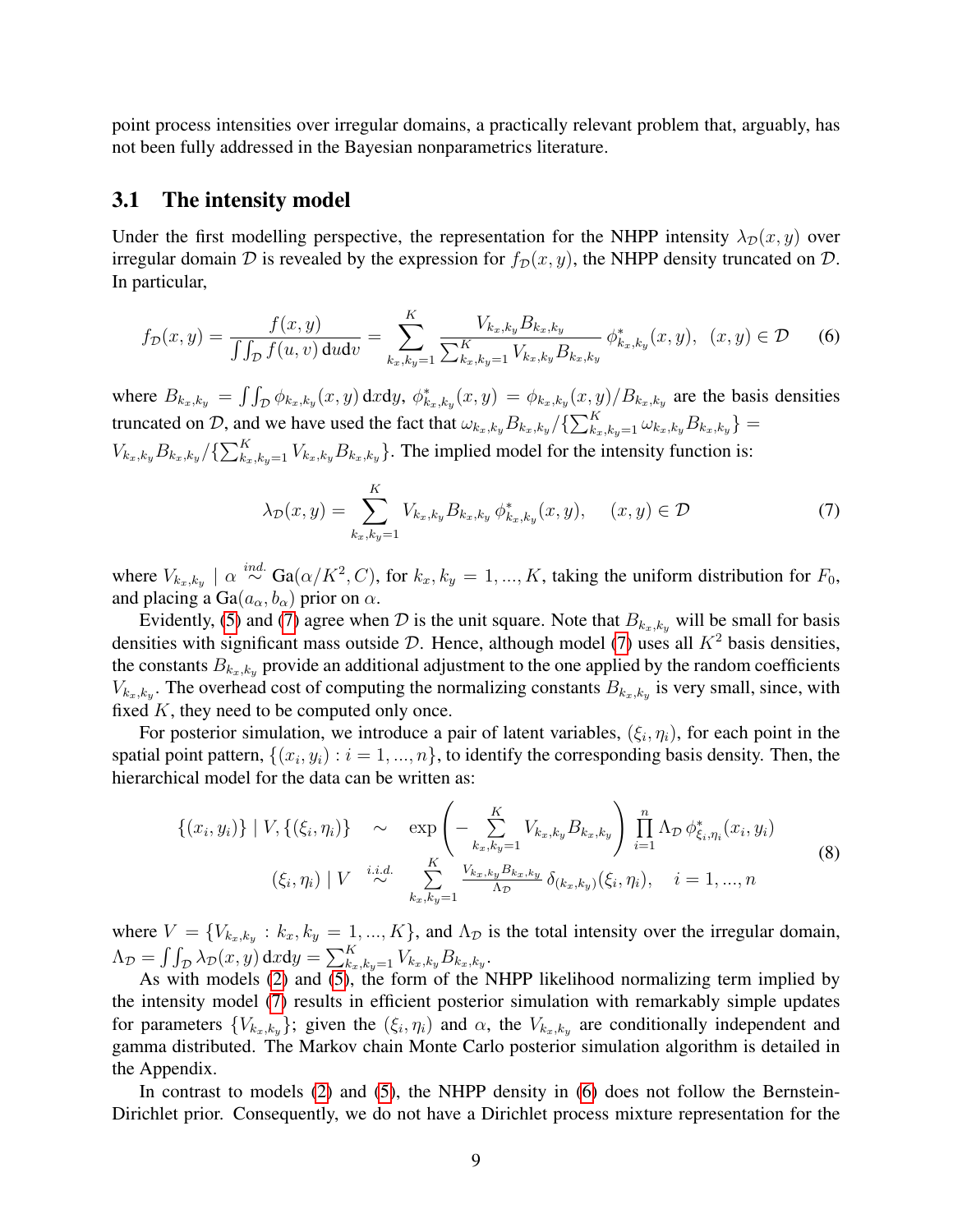hierarchical model for the data, which allows estimating  $K$  without trans-dimensional posterior simulation algorithms. Therefore, practical implementation of model  $(8)$  requires specifying K. In practice, we recommend sensitivity analysis for the value of  $K$ . With  $K$  selected, the approach of Section [2.2](#page-4-0) can be used to specify the prior for  $\alpha$  and the value for C. The prior mean of the intensity function is again given by  $E(\lambda_{\mathcal{D}}(x, y)) = E(\alpha)/C$ , and, although  $\Lambda_{\mathcal{D}}$  no longer follows a gamma prior distribution, given  $\alpha$ , its marginal prior can be easily developed by simulation.

#### <span id="page-9-0"></span>3.2 The density model

Here, we seek to develop a model for the irregular domain intensity that corresponds to a Bernstein-Dirichlet prior for the associated density, in the spirit of models [\(2\)](#page-3-0) and [\(5\)](#page-7-1). To this end, we define directly the density  $f_{\mathcal{D}}(x, y)$  as a mixture of truncated beta basis densities:

<span id="page-9-1"></span>
$$
f_{\mathcal{D}}(x,y) = \sum_{(k_x,k_y)\in J_K} \omega_{k_x,k_y}^* \phi_{k_x,k_y}^*(x,y), \quad (x,y) \in \mathcal{D}
$$
 (9)

where  $J_K = \{(k_x, k_y) : S_{k_x, k_y} \cap \mathcal{D} \neq \emptyset\}$  is the index set for all non-empty intersections,  $S_{k_x, k_y}^* =$  $S_{k_x,k_y} \cap \mathcal{D}$ , of the unit square partitioning sets  $\{S_{k_x,k_y}: k_x, k_y = 1, ..., K\}$  with  $\mathcal{D}$ . The mixture weights are defined as  $\omega_{k_x,k_y}^* = F(S_{k_x,k_y}^*)$ , where F is a random distribution on D following a  $DP(\alpha, F_0)$  prior, with  $F_0$  taken to be the uniform distribution on  $D$ .

We now define the model for the irregular domain spatial intensity as

<span id="page-9-2"></span>
$$
\lambda_{\mathcal{D}}(x,y) = \sum_{\substack{(k_x,k_y)\in J_K\\K_{x,k_y}}} V_{k_x,k_y}^* \phi_{k_x,k_y}^*(x,y), \quad (x,y) \in \mathcal{D}
$$
\n
$$
V_{k_x,k_y}^* \mid \alpha \stackrel{ind.}{\sim} \text{Ga}(\alpha F_0(S_{k_x,k_y}^*), C), \quad (k_x,k_y) \in J_K
$$
\n
$$
(10)
$$

such that the density  $f_D(x, y) = \lambda_D(x, y) / \{\int \int_D \lambda_D(u, v) \, du \, dv\}$  follows the prior model in [\(9\)](#page-9-1). Again, the key link between parameterizations  $\{V_{k_x,k_y}^*: (k_x, k_y) \in J_K\}$  and  $\{\Lambda_{\mathcal{D}}, \{\omega_{k_x,k_y}^*: \mathcal{D}, \{\omega_{k_x,k_y}\} \}$  $(k_x, k_y) \in J_K$ } is the practical expression for the total intensity  $\Lambda_{\mathcal{D}} = \int \int_{\mathcal{D}} \lambda_{\mathcal{D}}(x, y) dxdy$  $\sum_{(k_x,k_y)\in J_K} V_{k_x,k_y}^*$ , and its Ga $(\alpha, C)$  prior implied by [\(10\)](#page-9-2).

For a spatial point pattern  $\{(x_i, y_i) : i = 1, ..., n\}$  recorded over D, we can write the NHPP likelihood in terms of either the intensity of density formulation:

$$
\exp\left(-\sum_{(k_x,k_y)\in J_K}V_{k_x,k_y}^*\right) \prod_{i=1}^n \left\{\sum_{(k_x,k_y)\in J_K}V_{k_x,k_y}^*\phi_{k_x,k_y}^*(x_i,y_i)\right\}
$$

$$
= \exp(-\Lambda_{\mathcal{D}})\Lambda_{\mathcal{D}}^n \prod_{i=1}^n \left\{\sum_{(k_x,k_y)\in J_K}F(S_{k_x,k_y}^*)\phi_{k_x,k_y}^*(x_i,y_i)\right\}.
$$

To explore the posterior distribution for  $\{\Lambda_{\mathcal{D}}, F, \alpha, K\}$  under the density formulation, we introduce bivariate continuous latent variables  $\{z_i\}$  to write the hierarchical model for the data:

<span id="page-9-3"></span>
$$
\{(x_i, y_i)\} \mid \{z_i\}, \Lambda_{\mathcal{D}}, K \sim \exp(-\Lambda_{\mathcal{D}}) \Lambda_{\mathcal{D}}^n \prod_{i=1}^n \left\{ \sum_{(k_x, k_y) \in J_K} \mathbb{1}_{S^*_{k_x, k_y}}(z_i) \phi^*_{k_x, k_y}(x_i, y_i) \right\}
$$

$$
z_i \mid F \stackrel{i.i.d}{\sim} F, \quad i = 1, \dots, n
$$

$$
F \mid \alpha \sim \text{DP}(\alpha, F_0)
$$
(11)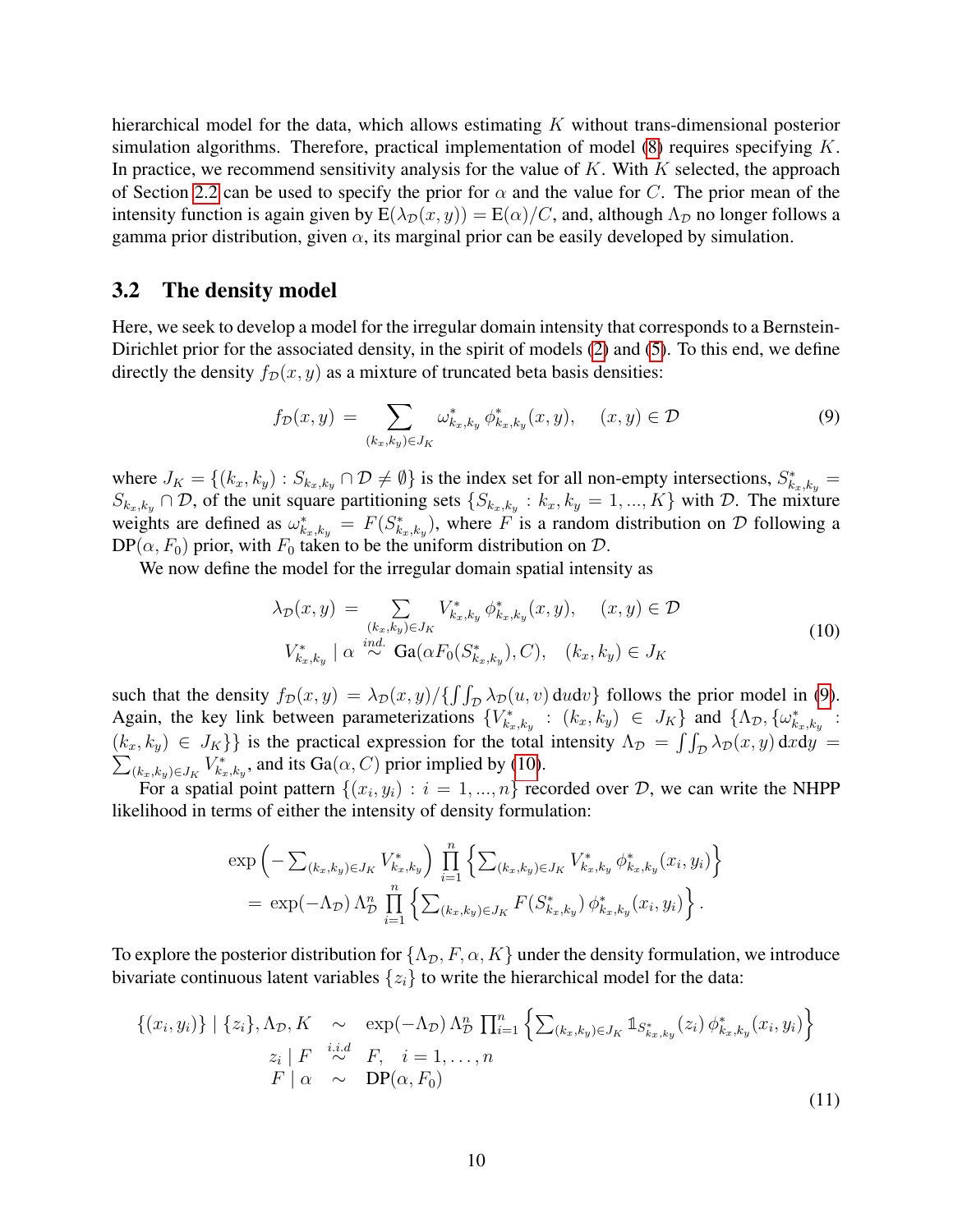

<span id="page-10-0"></span>Figure 3: Synthetic spatial point patterns for the irregular domain simulation study. The size of each point pattern is shown in the corresponding panel.

where  $\Lambda_{\cal D}$  |  $\alpha \sim \text{Ga}(\alpha, C)$ , with a  $\text{Ga}(a_{\alpha}, b_{\alpha})$  prior placed on  $\alpha$ , and with a discrete uniform or a truncated Poisson prior distribution for K with support on  $[K_{\min}, K_{\max}]$ . The Markov chain Monte Carlo algorithm for model [\(11\)](#page-9-3) is given in the Appendix. The posterior simulation method is more involved than the one for the intensity model of Section [3.1,](#page-8-0) but it allows for estimation of  $K$ without trans-dimensional computational techniques.

The marginal prior for the total intensity is  $p(\Lambda_{\mathcal{D}}) = \int Ga(\Lambda_{\mathcal{D}} \mid \alpha, C) Ga(\alpha \mid a_{\alpha}, b_{\alpha}) d\alpha$ . Under model [\(10\)](#page-9-2), there is no closed-form expression for  $E(\lambda_{\mathcal{D}}(x, y))$ , but  $E(\alpha)/C$  is an approximate lower bound for the prior mean intensity. With this caveat, the approach of Section [2.2](#page-4-0) can be used to specify the prior hyperparameters for  $\alpha$  and the value for C. The earlier approach to specify K can be used here to guide the choice of the support for the prior on K.

### 4 Synthetic data examples

We study inference results under both the intensity and density model, using point patterns generated under three different scenarios for the irregular shape of the spatial NHPP. The synthetic point patterns are plotted in Fig. [3,](#page-10-0) and the true intensities, as well as their corresponding polygonal domain, are shown in Fig. [4.](#page-11-0) For cases (a) and (b), the true NHPP density is a mixture of two bivariate logit-normal densities, truncated over the respective domain, which results in a unimodal intensity. Case (c) arises from truncating a mixture of bivariate beta densities that accumulates most of its mass at the  $(0, 1)$  and  $(1, 0)$  corners of the unit square.

For all three cases, the intensity model [\(8\)](#page-8-3) is implemented with  $C = 0.05$ , a  $Ga(2, 0.01)$  prior for  $\alpha$ , and with  $K = 20$ . The posterior mean and uncertainty estimates reported in Fig. [4](#page-11-0) demonstrate that the model recovers well the underlying intensity shapes over the different polygons.

We also applied the density model [\(11\)](#page-9-3), using for all three data sets, a  $Ga(5, 0.1)$  prior for  $\alpha$ ,  $C = 0.01$ , and a discrete uniform prior on [5, 25] for K. The posterior probability for K at its posterior mode was:  $Pr(K = 13 | data) = 0.89$  in case (a),  $Pr(K = 12 | data) = 0.99$  in case (b), and  $Pr(K = 9 | data) = 0.81$  in case (c). The posterior mean and uncertainty estimates under the density model were similar to the ones reported in Fig. [4](#page-11-0) under the intensity model.

As an additional illustration, we consider a point pattern of size  $n = 303$  drawn from a NHPP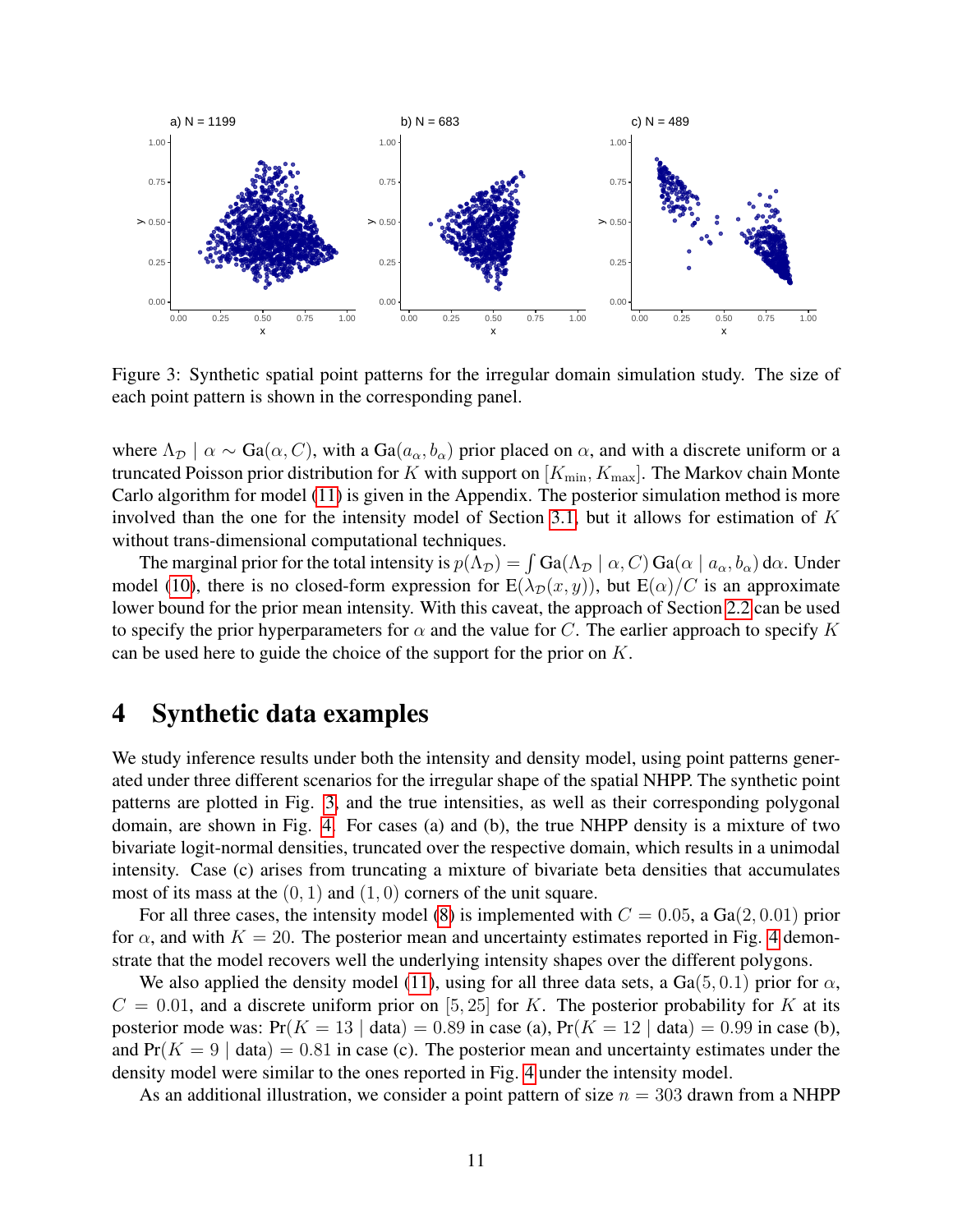

<span id="page-11-0"></span>Figure 4: Results for the data in Fig. [3](#page-10-0) under the intensity model. The left panel shows the true intensity function, the middle panel the posterior mean intensity estimate, and the right panel a posterior uncertainty estimate in the form of the difference between the 95th and 5th percentiles of the posterior distribution for the intensity function.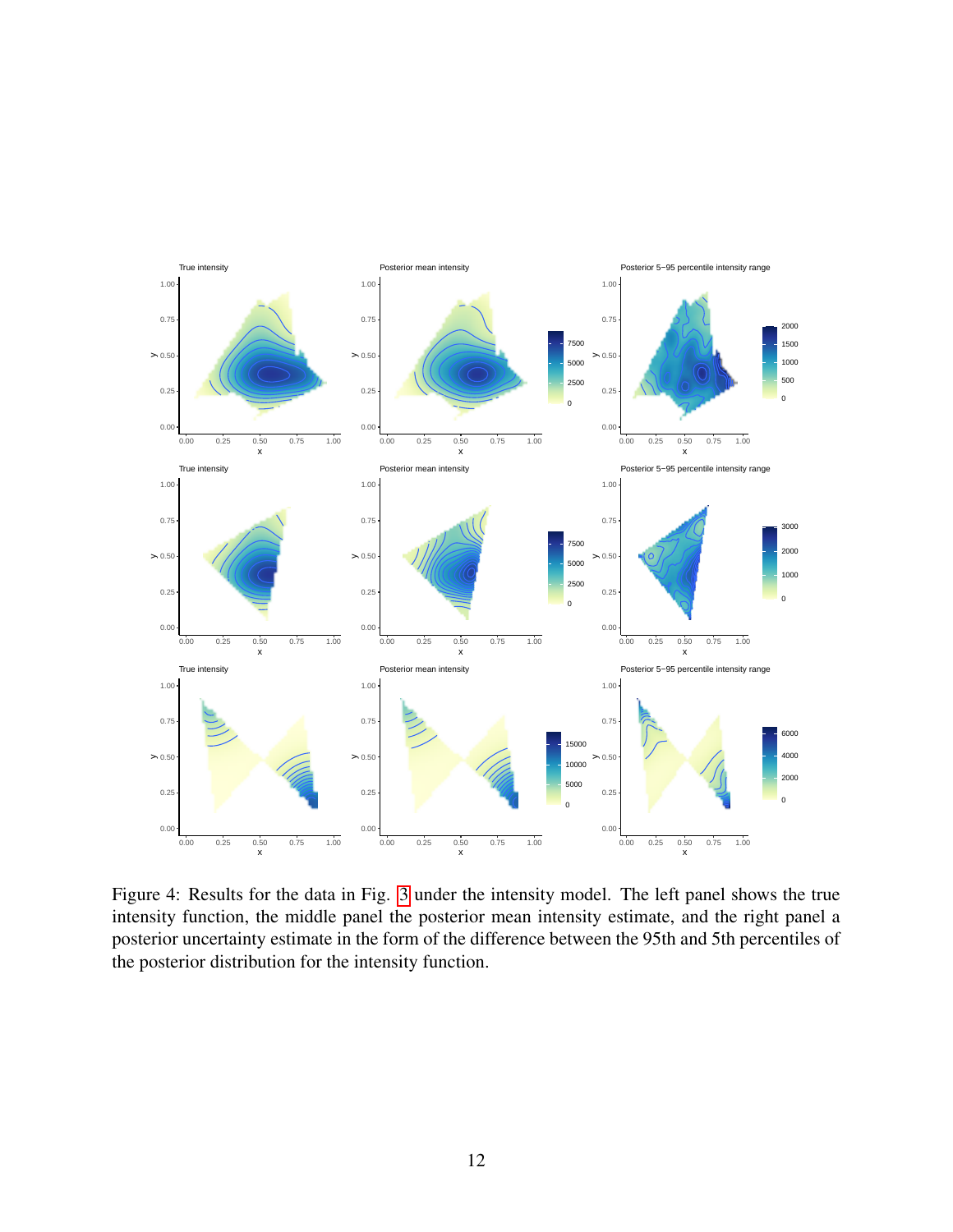

<span id="page-12-0"></span>Figure 5: Results for the synthetic spatial point pattern generated from NHPP density 0.7 be(x | 4, 17)be(y | 10, 11) + 0.3 be(x | 12, 9)be(y | 4, 17) truncated to the triangle with vertices  $\{(0.01, 0.01), (0.2, 0.9), (0.9, 0.1)\}.$  The left panel includes the true density. Based on the density model, the middle panel plots the posterior mean density estimate, and the right panel an uncertainty estimate given by the difference between the 95th and 5th percentiles of the posterior distribution of the density function.

with density  $0.7 \text{ be}(x \mid 4, 17) \text{ be}(y \mid 10, 11) + 0.3 \text{ be}(x \mid 12, 9) \text{ be}(y \mid 4, 17)$  truncated to the triangle with vertices  $\{(0.01, 0.01), (0.2, 0.9), (0.9, 0.1)\}$ , and with total intensity 300. Here, the truth is designed to resemble the intensity model with  $K = 20$ , and we test the performance of the density model in estimating  $K$  and other NHPP functionals.

Model [\(11\)](#page-9-3) is implemented with a Ga(2, 0.01) prior for  $\alpha$ ,  $C = 0.01$ , and a discrete uniform prior for K with support on  $[15, 25]$ . The posterior mean and uncertainty estimates in Fig. [5](#page-12-0) show that the underlying bimodal density shape is recovered well, taking into account the moderate size of the point pattern. The posterior mean for the total intensity is 301.1, and the 95% posterior credible interval is given by  $(267.3, 334.3)$ . The 95% posterior credible interval for K is [19, 25], and the posterior mode is 20, with  $Pr(K = 20 | data) = 0.46$ . We note that increasing the size of the simulated point pattern results in posterior distributions for  $K$  that are more concentrated around  $K = 20$ .

# 5 Boston crime data analysis

For an illustration with real data, we consider the point pattern of  $n = 1251$  locations in the city of Boston where vandalism occurred during the second quarter of year 2017; see the top left panel of Fig. [6.](#page-13-0) In general, spatial point patterns of crime depict more clustering than what a NHPP can model. However, we use such data here to illustrate the spatial NHPP model over a non-trivial irregular domain, including model checking of the NHPP assumption.

The Boston City crime data and the Boston city boundary shape file in longitude and latitude format are publicly available online [\(Jain, 2018;](#page-16-13) [BostonGIS, 2018\)](#page-15-9). We use the R rmapshaper package [\(Teucher et al., 2021\)](#page-17-12) to smooth this complicated boundary while retaining its key spatial topology. The simplified boundary in the form of Multipolygons is then mapped to a subset of the unit square. To process the raw data, we remove entries with geo-location as NAs, project the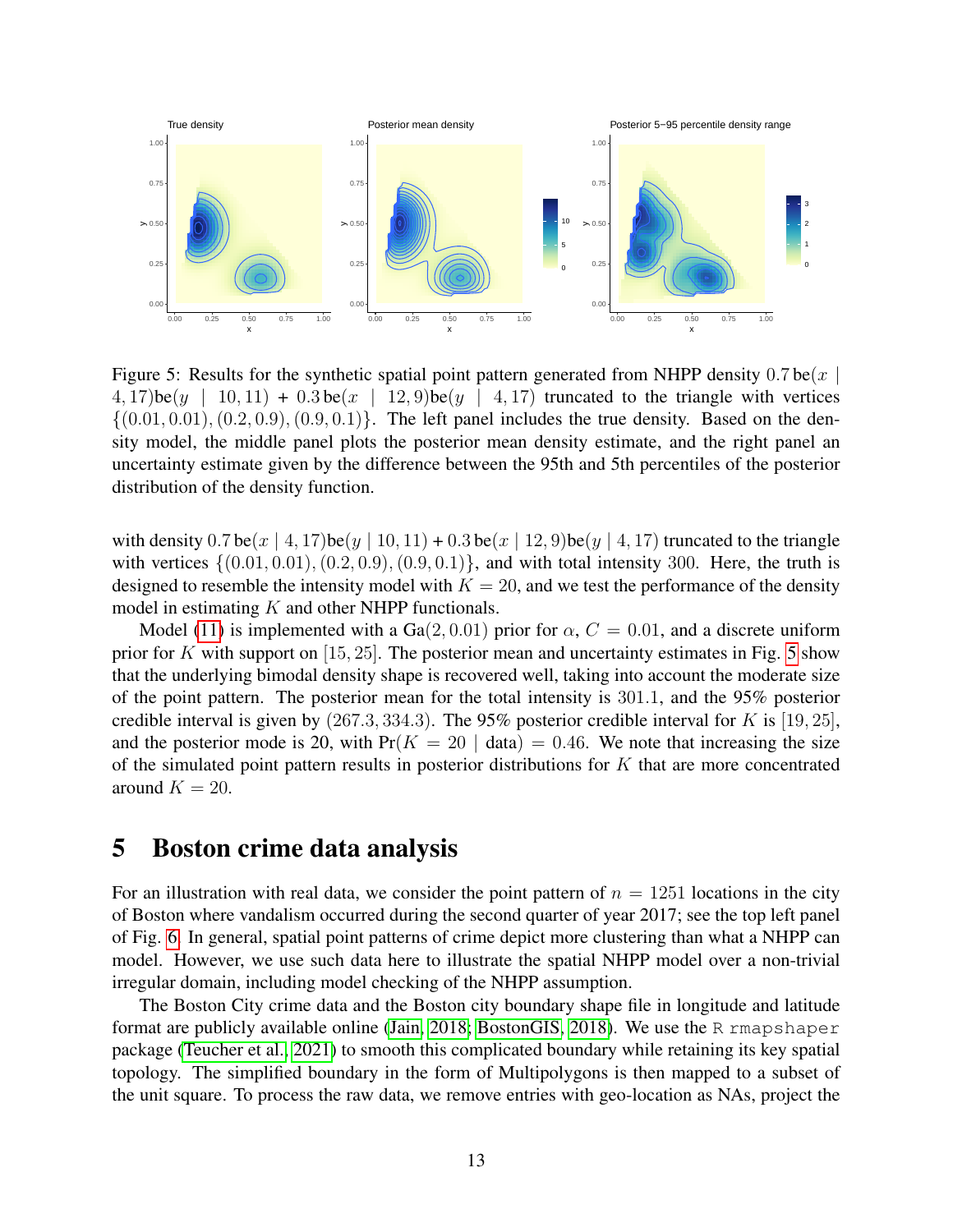

<span id="page-13-0"></span>Figure 6: Boston crime data: vandalism in the second quarter of 2017. The observed point pattern is shown in the top left panel. Under the density model, the top right panel plots the posterior mean intensity estimate, and the bottom left panel the difference between the 95th and 5th percentile of the posterior distribution for the intensity function. The bottom right panel plots the posterior mean estimates for the predictive residuals.

vandalism incidence locations from longitude and latitude into Northing and Easting, and finally map the crime locations and city boundary points to the unit square.

We focus on inference results under the density model, implemented with  $C = 0.01$ , a Ga $(5, 0.1)$ prior for  $\alpha$ , and a truncated Poisson prior for K with mean 20 and support on [20, [6](#page-13-0)0]. Fig. 6 plots posterior mean and uncertainty estimates for the intensity of vandalism incidences. The posterior mean for the total intensity of vandalism in the second quarter of 2017 is 1234, with the 95% posterior credible interval given by  $(1167, 1303)$ . The posterior distribution for K has effective support on [36, 52] and posterior mode at 40 with  $Pr(K = 40 | data) = 0.34$ .

For graphical model checking, we consider predictive residuals [\(Leininger & Gelfand, 2017\)](#page-16-14), defined as  $N_{pred}(\mathcal{B}) - N_{obs}(\mathcal{B})$ , where  $N_{obs}(\mathcal{B})$  and  $N_{pred}(\mathcal{B})$  are respectively the observed and predicted number of points in  $\beta$ , a subset of the spatial point process domain  $\mathcal{D}$ . To sample from the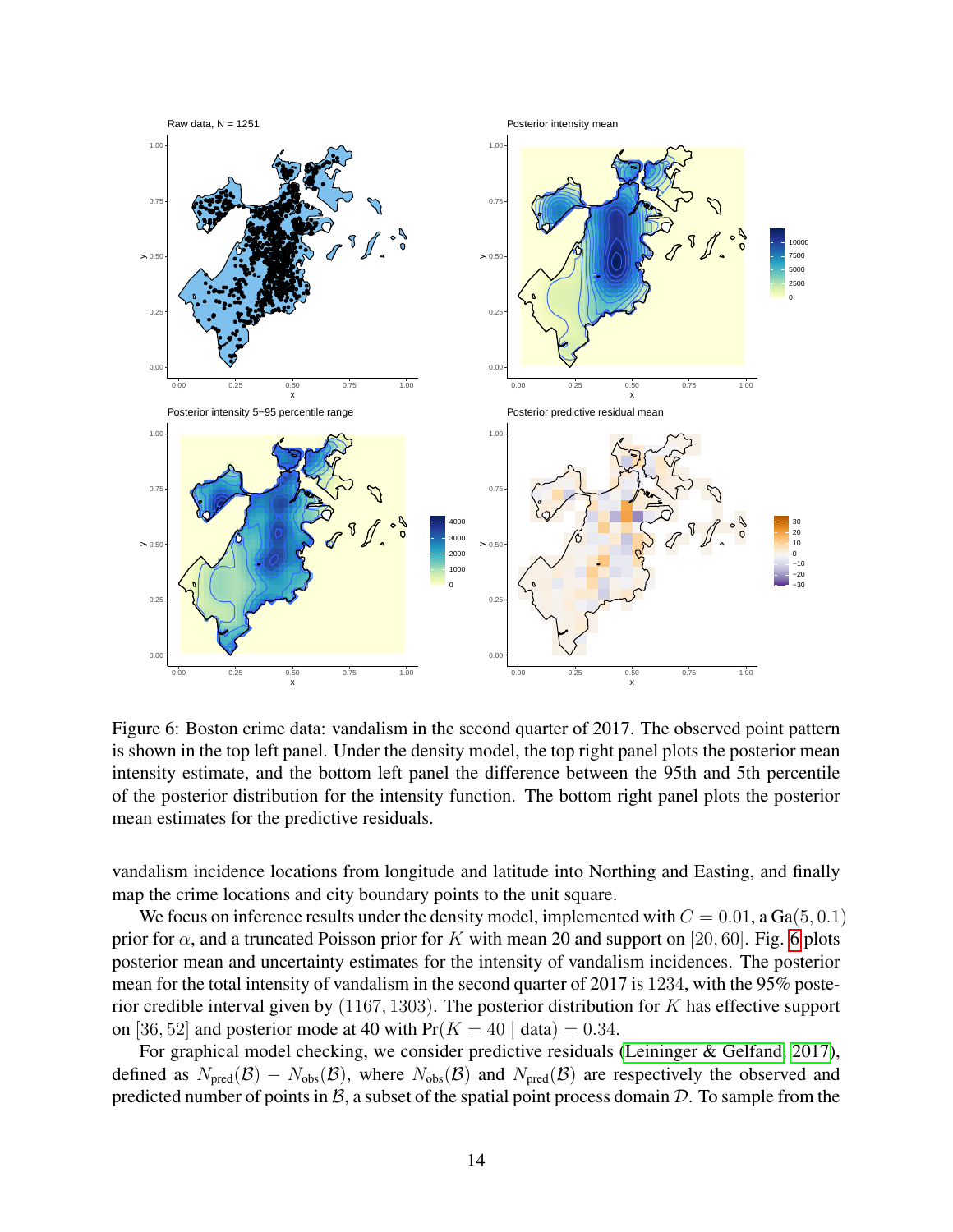posterior distribution of  $N_{pred}(\mathcal{B})$ , we draw from the Poisson( $\iint_{\mathcal{B}} \lambda_{\mathcal{D}}(x, y) \,dxdy$ ) distribution for each posterior realization of  $\lambda_{\mathcal{D}}(x, y)$ . In general, lack of fit may be due to the NHPP assumption for the point process that generates the particular point pattern and/or the model used for the NHPP intensity. A flexible prior probability model for the NHPP intensity is practically useful in that it allows focusing discrepancies in the residuals on the NHPP assumption.

To implement model checking with predictive residuals, we create a  $20 \times 20$  grid over the unit square and select the subset of these 400 square regions that overlap with the Boston city boundary  $D$  as the target regions to cover the entire Boston city. The bottom right panel of Fig. [6](#page-13-0) plots the posterior mean estimates for the predictive residuals. The residuals in regions near the city boundary are evaluated based on only the subsets that overlap with  $D$ . This residual analysis suggests a decent fit of the NHPP model. It is perhaps not surprising that the sub-regions with the more pronounced non-zero residual estimates correspond to parts of the city where the data suggest clustering, for which a more general point process than the NHPP would be expected to provide better model fit.

### 6 Discussion

We have presented two models for spatial NHPP intensities over domains with irregular shapes. To our knowledge, this is the first treatment of this practically relevant problem with methodology that supports general intensity function shapes and allows for full Bayesian inference, while avoiding any type of approximation of the NHPP likelihood.

In the more commonly studied setting of a regular domain, the two modelling approaches result in the same formulation for the NHPP intensity, which corresponds to a Bernstein-Dirichlet prior for the associated NHPP density. Hence, as a useful byproduct of the methodology, we establish a connection between density and intensity estimation under Bernstein-Dirichlet priors. Relative to existing approaches that model directly the intensity function over regular domain, the proposed method arguably offers a substantially more practical inference framework. The prior model for the intensity function can be equivalently represented in terms of a prior for the total intensity over the observation domain and a prior for the density function. In contrast with related existing methods, the priors for the NHPP density and the total intensity are guaranteed to be compatible with the prior for the NHPP intensity.

The two proposed models for spatial NHPPs over irregular domains  $D$ , the intensity model [\(7\)](#page-8-1) and density model [\(10\)](#page-9-2), arise from different perspectives. The former model builds from truncating the Bernstein-Dirichlet density model over  $D$ , whereas the latter constructs the irregular domain density as a mixture of truncated beta basis densities. The intensity model uses all  $K^2$  basis densities  $\{\phi^*_{k_x,k_y}\}$  and relies on random weights, further adjusted by the normalizing constants  $B_{k_x,k_y}$ , to select appropriate basis members in constructing the intensity functional form. The density model is generally more efficient in the intensity representation, as it utilizes a subset of the  $K^2$  basis densities  $\{\phi_{k_x,k_y}^*\}$ , the size of such subset determined by the particular domain D. For settings where a value for  $K$  can be specified, possibly appealing to empirical experience with synthetic data examples, the intensity model offers the benefit of particularly simple and efficient model fitting. The density model affords more generality in the inference scheme by allowing uncertainty with respect to the number of basis densities, at the cost of a more involved posterior simulation method, which however does not require complex trans-dimensional computational techniques. For both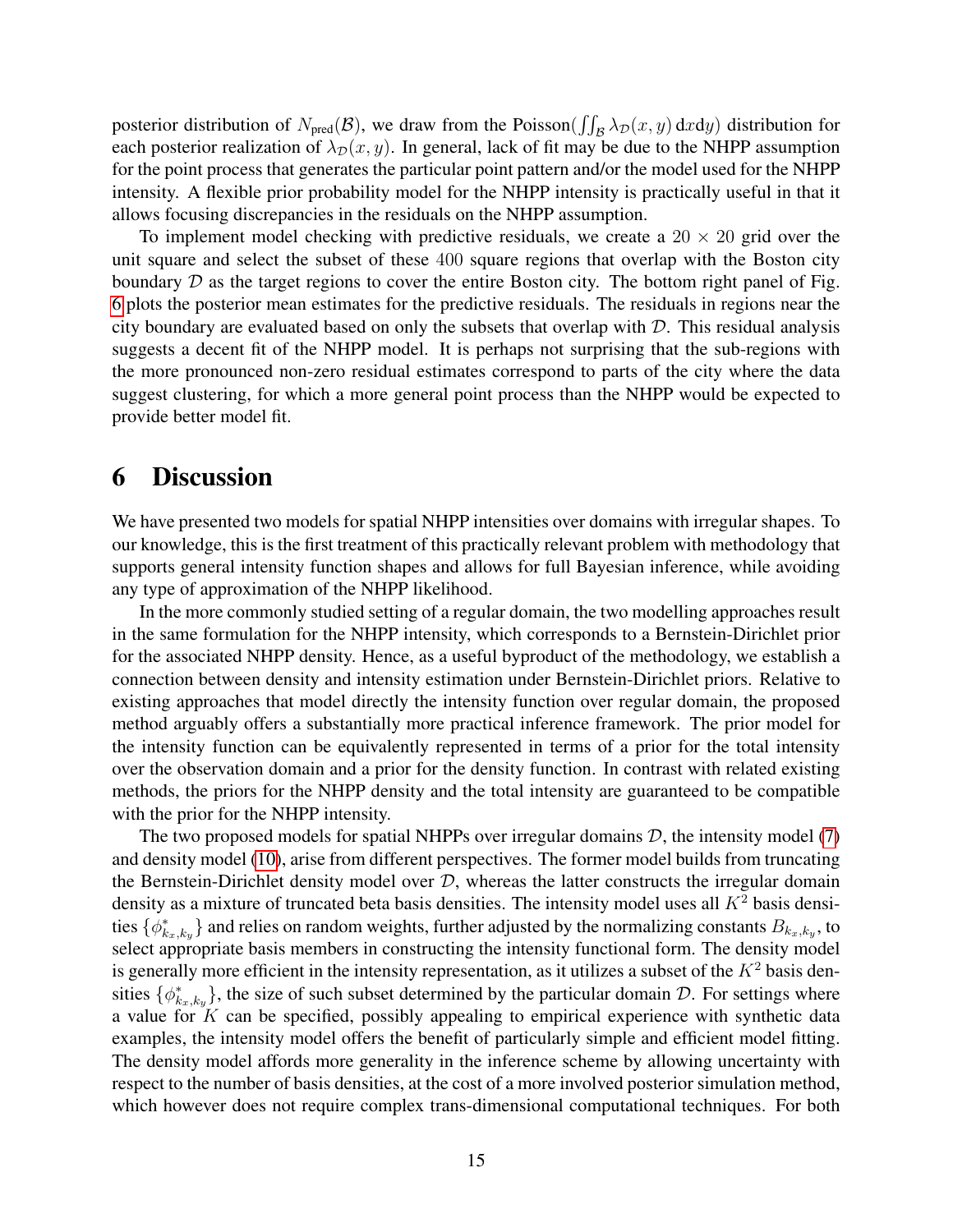models, the intensity representation through beta densities with specified parameters is essential for the practicality and computational efficiency of the inference methods for spatial NHPPs over irregular domains.

The proposed methods are also relevant for more general spatial point processes that build from the NHPP to allow hierarchically structured, clustering mechanisms. Current research is exploring Bayesian semiparametric spatial and space-time Hawkes processes for applications where it is important to address the spatial point process irregular domain.

# Acknowledgment

This research was supported in part by the National Science Foundation under award SES 1950902.

### References

- <span id="page-15-3"></span>ADAMS, R. P., MURRAY, I. & MACKAY, D. J. C. (2009). Tractable nonparametric Bayesian inference in Poisson processes with Gaussian process intensities. In *Proceedings of the 26th Annual International Conference on Machine Learning*, ICML '09. New York, NY, USA: ACM.
- <span id="page-15-6"></span>BARRIENTOS, A. F., JARA, A. & QUINTANA, F. A. (2015). Bayesian density estimation for compositional data using random Bernstein polynomials. *Journal of Statistical Planning and Inference* 166, 116–125.
- <span id="page-15-7"></span>BARRIENTOS, A. F., JARA, A. & QUINTANA, F. A. (2017). Fully nonparametric regression for bounded data using dependent Bernstein polynomials. *Journal of the American Statistical Association* 112, 806–825.
- <span id="page-15-9"></span>BOSTONGIS (2018). City of Boston Boundary [Shapefile] "Boston Boundary". https://www.arcgis.com/home/item.html?id=734463787ac44a648fe9119af4e98cae. 2019-9-19.
- <span id="page-15-5"></span>BRIX, A. & DIGGLE, P. J. (2001). Spatiotemporal prediction for log-Gaussian Cox processes. *Journal of the Royal Statistical Society, Series B* 63, 823–841.
- <span id="page-15-4"></span>BRIX, A. & MOLLER, J. (2001). Space-time multi type log Gaussian Cox processes with a view to modelling weeds. *Scandinavian Journal of Statistics* 28, 471–488.
- <span id="page-15-0"></span>CRESSIE, N. A. C. (1993). *Statistics for spatial data*. New York: Wiley.
- <span id="page-15-1"></span>DALEY, D. J. & VERE-JONES, D. (2008). *An Introduction to the Theory of Point Processes: Volume II: General Theory and Structure*. Springer, New York, NY.
- <span id="page-15-2"></span>DIGGLE, P. (2003). *Statistical Analysis of Spatial Point Patterns*. Arnold.
- <span id="page-15-8"></span>ESCOBAR, M. D. & WEST, M. (1995). Bayesian density estimation and inference using mixtures. *Journal of the American Statistical Association* 90, 577–588.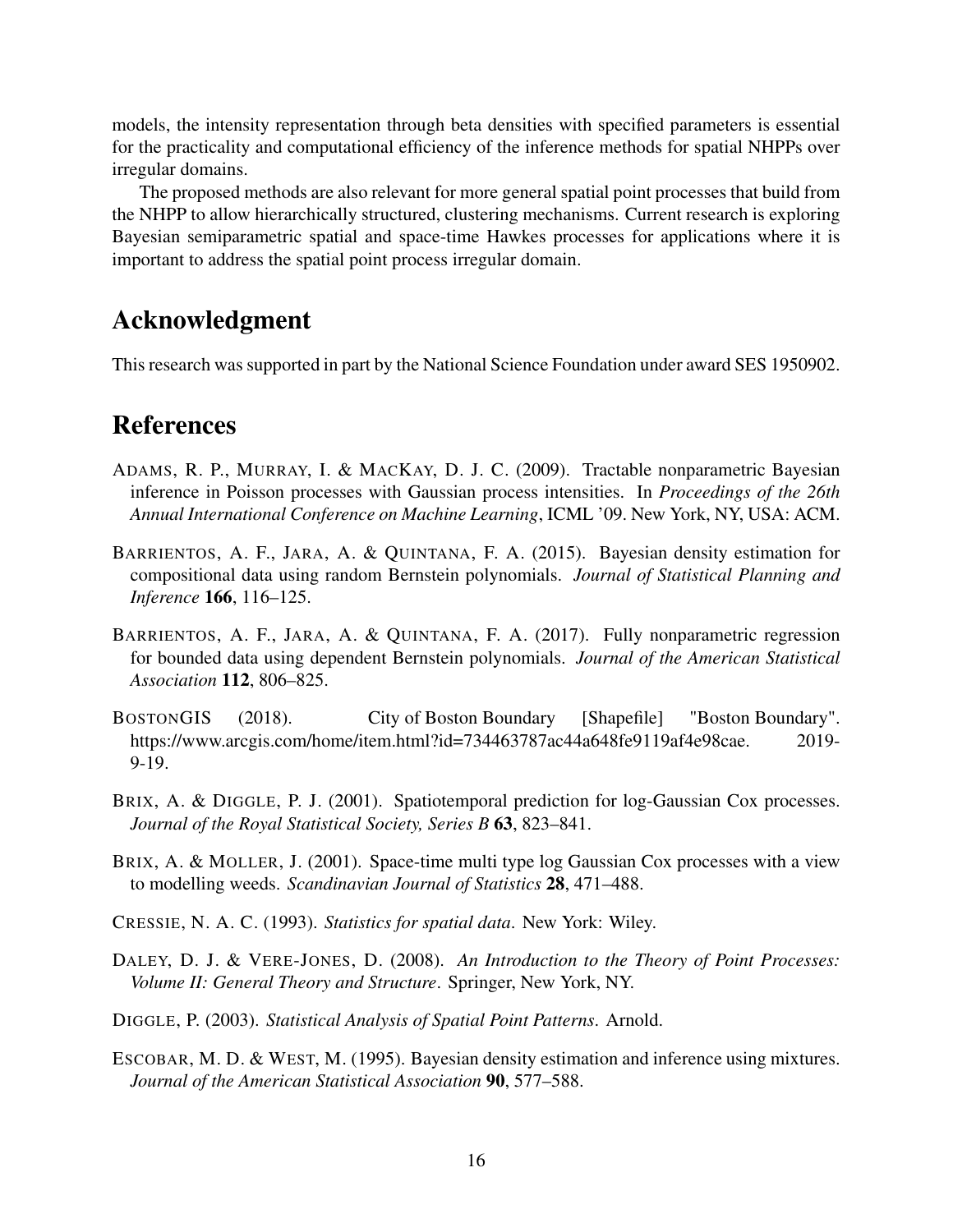- <span id="page-16-11"></span>FERGUSON, T. S. (1973). A Bayesian analysis of some nonparametric problems. *The Annals of Statistics* 1, 209–230.
- <span id="page-16-0"></span>GELFAND, A. E. & SCHLIEP, E. M. (2018). Bayesian Inference and Computing for Spatial Point Patterns. *NSF-CBMS Regional Conference Series in Probability and Statistics* 10, i–125.
- <span id="page-16-7"></span>ILLIAN, J. B., SØRBYE, S. H. & RUE, H. (2012). A toolbox for fitting complex spatial point process models using integrated nested laplace approximation (INLA). *The Annals of Applied Statistics* 6, 1499–1530.
- <span id="page-16-4"></span>ISHWARAN, H. & JAMES, L. F. (2004). Computational methods for multiplicative intensity models using weighted Gamma processes. *Journal of the American Statistical Association* 99, 175– 190.
- <span id="page-16-13"></span>JAIN, A. (2018). Crimes in Boston. https://www.kaggle.com/ankkur13/boston-crime-data. 2019- 7-10.
- <span id="page-16-5"></span>KANG, J., NICHOLS, T. E., WAGER, T. D. & JOHNSON, T. D. (2014). A Bayesian hierarchical spatial point process model for multi-type neuroimaging meta-analysis. *The Annals of Applied Statistics* 8, 1800–1824.
- <span id="page-16-8"></span>KOTTAS, A. (2006). Dirichlet process mixtures of Beta distributions, with applications to density and intensity estimation. In *Proceedings of the Workshop on Learning with Nonparametric Bayesian Methods, 23rd International Conference on Machine Learning*. Pittsburgh, PA, USA.
- <span id="page-16-10"></span>KOTTAS, A., BEHSETA, S., MOORMAN, D., POYNOR, V. & OLSON, C. (2012). Bayesian nonparametric analysis of neuronal intensity rates. *Journal of Neuroscience Methods* 203, 241–253.
- <span id="page-16-9"></span>KOTTAS, A. & SANSÓ, B. (2007). Bayesian mixture modeling for spatial poisson process intensities, with applications to extreme value analysis. *Journal of statistical planning and inference* 137, 3151–3163.
- <span id="page-16-14"></span>LEININGER, T. J. & GELFAND, A. E. (2017). Bayesian inference and model assessment for spatial point patterns using posterior predictive samples. *Bayesian Analysis* 12, 1–30.
- <span id="page-16-12"></span>LEVASSEUR, K. M. (1984). A probabilistic proof of the Weierstrass approximation theorem. *The American Mathematical Monthly* 91, 249–250.
- <span id="page-16-1"></span>LO, A. Y. (1982). Bayesian nonparametric statistical inference for Poisson point processes. *Z. Wahrscheinlichkeitstheorie verw. Gebiete* 59, 55–66.
- <span id="page-16-2"></span>LO, A. Y. (1992). Bayesian inference for Poisson process models with censored data. *Journal of Nonparametric Statistics* 2, 71–80.
- <span id="page-16-3"></span>LO, A. Y. & WENG, C.-S. (1989). On a class of Bayesian nonparametric estimates: II. Hazard rate estimates. *Annals of the Institute of Statistical Mathematics* 41, 227–245.
- <span id="page-16-6"></span>MOLLER, J., SYVERSVEEN, A. R. & WAAGEPETERSEN, R. P. (1998). Log Gaussian Cox processes. *Scandinavian Journal of Statistics* 25, 451–482.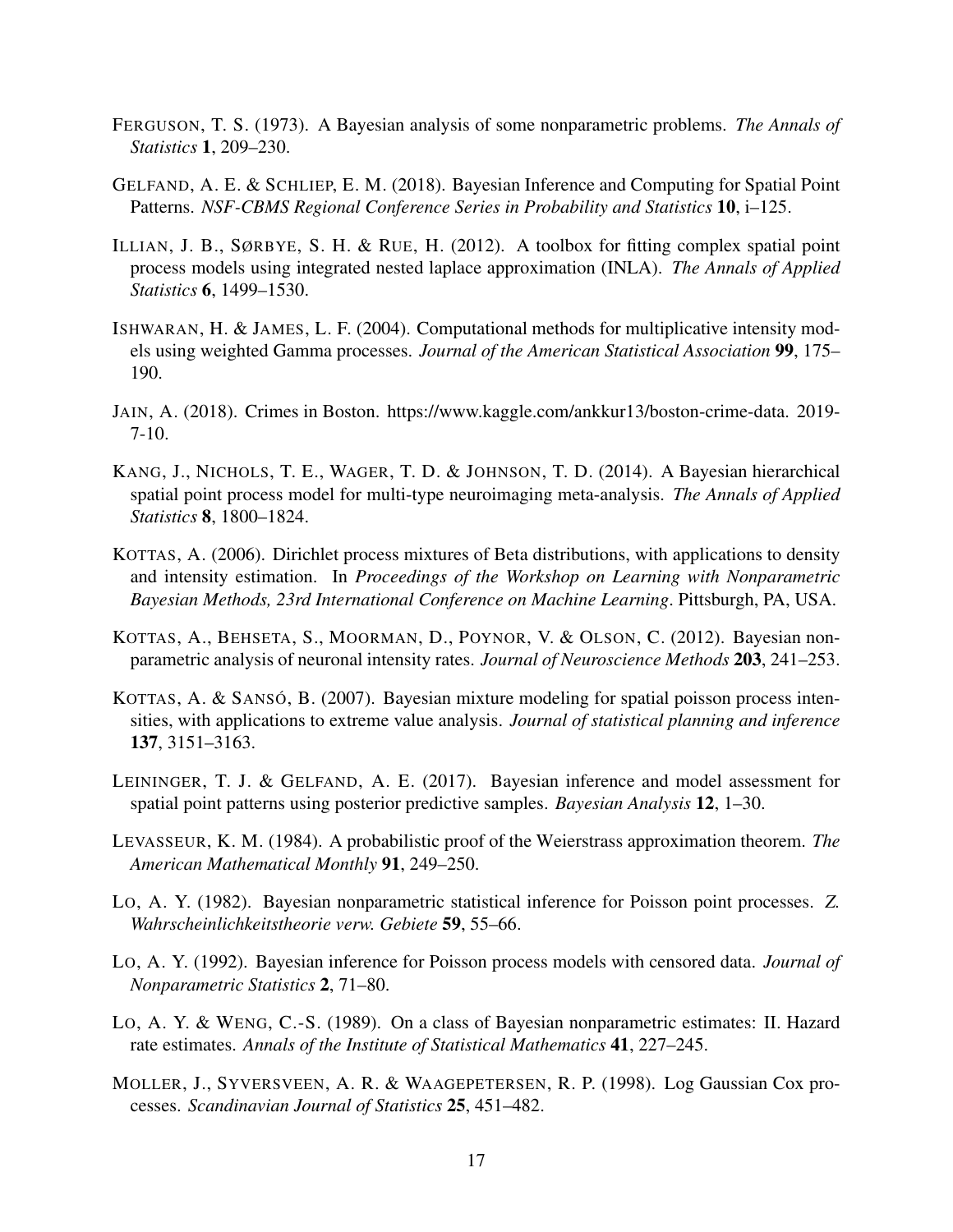- <span id="page-17-0"></span>MOLLER, J. & WAAGEPETERSEN, R. P. (2003). *Statistical Inference and Simulation for Spatial Point Processes*. Chapman and Hall/CRC.
- <span id="page-17-11"></span>NEAL, R. (2000). Markov chain sampling methods for Dirichlet process mixture models. *Journal of Computational and Graphical Statistics* 9, 249–265.
- <span id="page-17-7"></span>PETRONE, S. (1999a). Bayesian density estimation using Bernstein polynomials. *The Canadian Journal of Statistics* 27, 105–126.
- <span id="page-17-8"></span>PETRONE, S. (1999b). Random Bernstein polynomials. *Scandinavian Journal of Statistics* 26, 373–393.
- <span id="page-17-9"></span>PETRONE, S. & WASSERMAN, L. (2002). Consistency of Bernstein polynomial posteriors. *Journal of the Royal Statistical Society, Series B* 64, 79–100.
- <span id="page-17-5"></span>RODRIGUEZ, A., WANG, Z. & KOTTAS, A. (2017). Assessing systematic risk in the S&P500 index between 2000 and 2011: A Bayesian nonparametric approach. *The Annals of Applied Statistics* 11, 527–552.
- <span id="page-17-6"></span>SIMPSON, D., ILLIAN, J. B., LINDGREN, F., SØRBYE, S. H. & RUE, H. (2016). Going off grid: computationally efficient inference for log-Gaussian Cox processes. *Biometrika* 103, 49–70.
- <span id="page-17-3"></span>TADDY, M. (2010). Autoregressive mixture models for dynamic spatial Poisson processes: Application to tracking the intensity of violent crime. *Journal of the American Statistical Association* 105, 1403–1417.
- <span id="page-17-2"></span>TADDY, M. A. & KOTTAS, A. (2012). Mixture modeling for marked Poisson processes. *Bayesian Analysis* 7, 335–362.
- <span id="page-17-12"></span>TEUCHER, A., RUSSELL, K. & BLOCH, M. (2021). *rmapshaper: Client for 'mapshaper' for 'Geospatial' Operations*. https://cran.r-project.org/package=rmapshaper.
- <span id="page-17-1"></span>WOLPERT, R. L. & ICKSTADT, K. (1998). Poisson/gamma random field models for spatial statistics. *Biometrika* 85, 251–267.
- <span id="page-17-4"></span>XIAO, S., KOTTAS, A. & SANSÓ, B. (2015). Modeling for seasonal marked point processes: An analysis of evolving hurricane occurrences. *The Annals of Applied Statistics* 9, 353–382.
- <span id="page-17-10"></span>ZHENG, Y., ZHU, J. & ROY, A. (2010). Nonparametric Bayesian inference for the spectral density function of a random field. *Biometrika* 97, 238–245.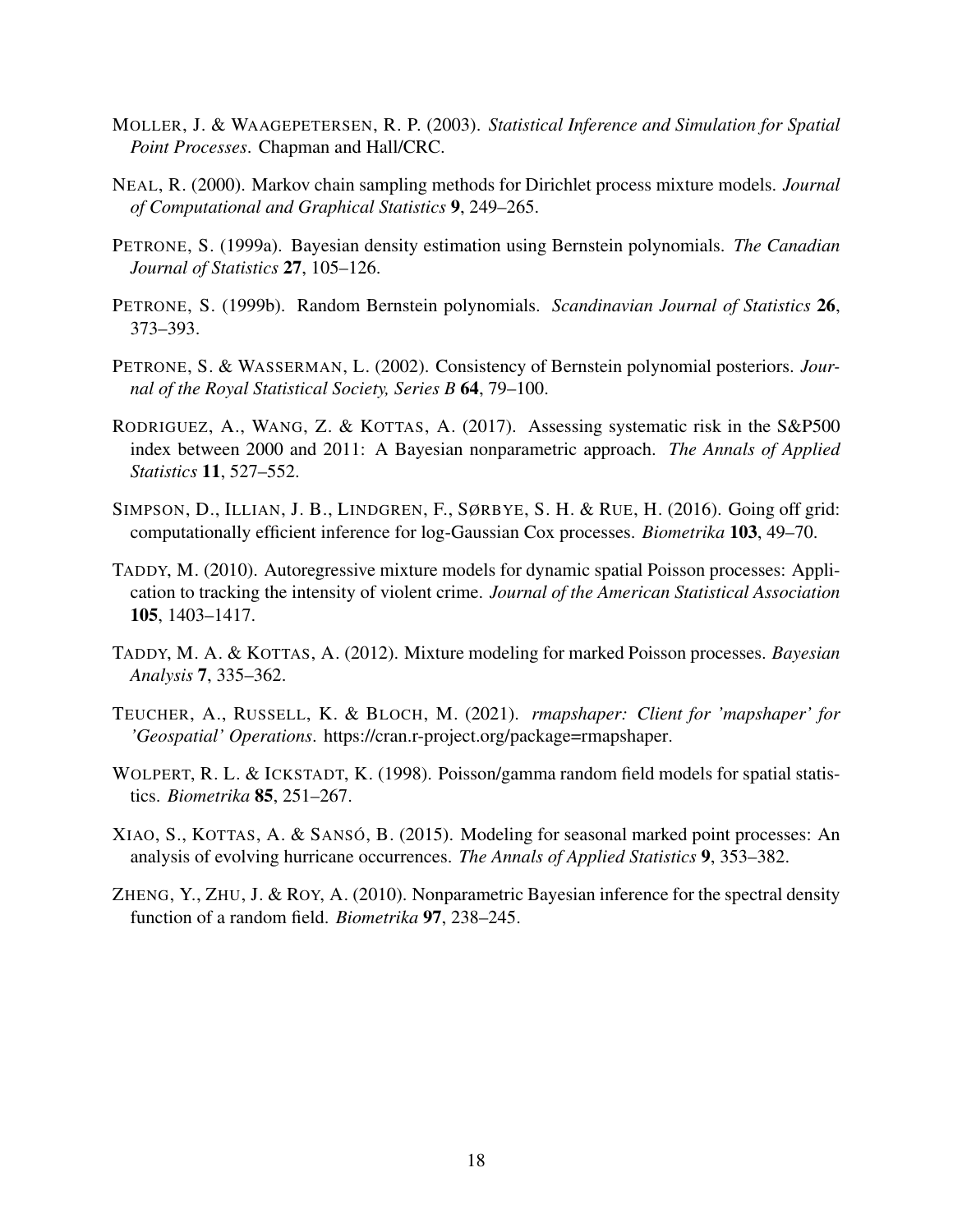### A Appendix: Prior expectation for the intensity function

We use be( $\cdot \cdot | \cdot \cdot$ ) and ga $\cdot | \cdot \cdot \cdot$ ) to denote the beta and gamma distributions' probability density functions. We use  $Be(\cdot, \cdot)$  and  $Ga(\cdot, \cdot)$  to denote the Beta and gamma distribution,  $\mathbb{1}_D(s)$  to denote the indicator function of whether the point  $s$  in  $\mathbb{R}$  or  $\mathbb{R}^2$  is in the interval or region  $\mathcal{D}$ . We write the spatial Bernstein basis functions over the unit square as  $\phi_{k_x,k_y}(x,y) = \mathbf{be}(x|k_x, K - k_x +$ 1)be(y|k<sub>y</sub>,  $K - k_y + 1$ ), for  $k_x$ ,  $k_y = 1 \cdots$ , K, and the spatial Bernstein basis functions over the irregular domain  $\mathcal{D}$  as  $\phi_{k_x,k_y}^*(x,y) = B_{k_x,k_x}^{-1}$  $\sum_{k_x,k_y}^{-1}$ be $(x|k_x, K - k_x + 1)$ be $(y|k_y, K - k_y + 1)$ , where  $B_{k_x,k_y}$  is the normalizing constant for density  $\phi_{k_x,k_y}$  over the irregular domain D. We use  $\{S_{k_x,k_y}$ :  $k_x, k_y = 1 \cdots K$  to denote the  $K \times K$  unit square partitioning sets,  $S^*_{k_x, k_y}$  the overlap between  $S_{k_x,k_y}$  and D,  $S_{k_x,k_y}^* = S_{k_x,k_y} \cap \mathcal{D}$ , and  $J_K$  the index set for  $S_{k_x,k_y}^*$  where  $S_{k_x,k_y}^* \neq \emptyset$ . Finally, we let  $F_0(S^*_{k_x,k_y})$  denote the probability of  $S^*_{k_x,k_y}$  under distribution  $F_0$ .

Here, we derive the prior expectation of the intensity function under the different Poisson process models.

For the temporal Poisson process model (2) developed in Section 2.1, we have:

$$
E(\lambda(s)|\alpha, K) = \sum_{k=1}^{K} E(V_k | \alpha) be(s|k, K - k + 1)
$$
  
= 
$$
\frac{\alpha}{C} \sum_{k=1}^{K} \frac{1}{K} \frac{K! s^{k-1} (1 - s)^{K-k}}{(k-1)!(K-k)!}
$$
  
= 
$$
\frac{\alpha}{C} \sum_{m=0}^{K-1} \frac{(K-1)! s^m (1 - s)^{K-1-m}}{m!(K-1-m)!}
$$
  
= 
$$
\frac{\alpha}{C} \sum_{m=0}^{K-1} {K-1 \choose m} s^m (1 - s)^{K-1-m}
$$
  
= 
$$
\frac{\alpha}{C}
$$

using the Binomial theorem. Note that the conditional prior expectation does not depend on K. Finally,  $E(\lambda(s)) = E(E(\lambda(s) | \alpha)) = E(\alpha)/C$ .

For the spatial Poisson process model (5), over the unit square, we can write:

$$
E(\lambda(x, y) | \alpha, K) = \sum_{k_x=1}^{K} \sum_{k_y=1}^{K} E(V_{k_x, k_y} | \alpha) be(x|k_x, K - k_x + 1) be(y|k_y, K - k_y + 1)
$$
  
= 
$$
\frac{\alpha}{C} \frac{1}{K^2} \sum_{k_x=1}^{K} \sum_{k_y=1}^{K} be(x|k_x, K - k_x + 1) be(y|k_y, K - k_y + 1)
$$
  
= 
$$
\frac{\alpha}{C}
$$

using the fact that  $K^{-1} \sum_{m=1}^{K} \text{be}(s|m, K-m+1) = 1$ , which is essentially a restatement of the Binomial theorem.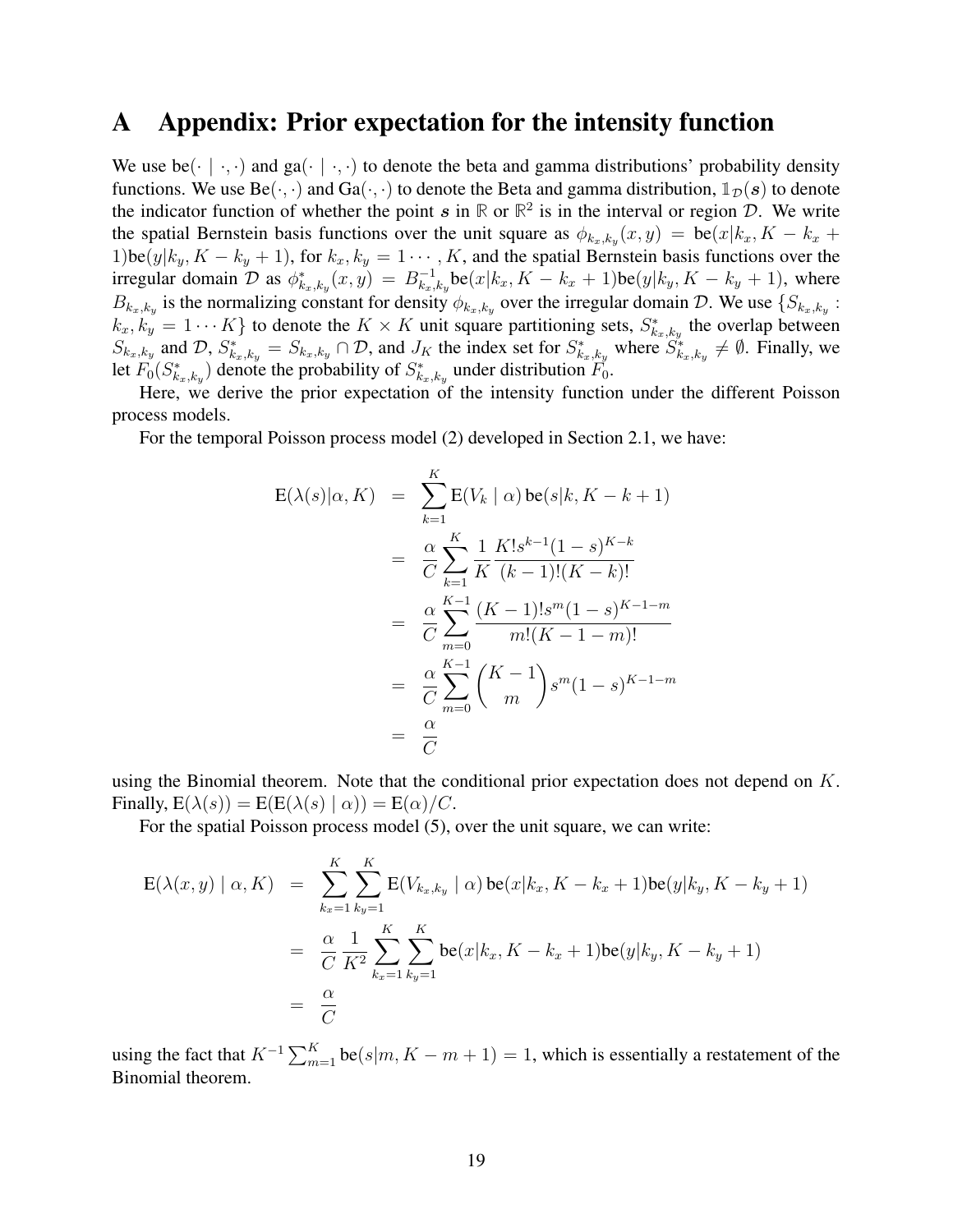Similarly, for the irregular domain spatial model (7), developed in Section 3.1, we obtain:

$$
E(\lambda_{\mathcal{D}}(x, y) | \alpha) = \sum_{k_x=1}^{K} \sum_{k_y=1}^{K} B_{k_x, k_y} E(V_{k_x, k_y} | \alpha) \left( B_{k_x, k_y}^{-1} \text{be}(x | k_x, K - k_x + 1) \text{be}(y | k_y, K - k_y + 1) \right)
$$
  
= 
$$
\sum_{k_x=1}^{K} \sum_{k_y=1}^{K} E(V_{k_x, k_y} | \alpha) \text{be}(x | k_x, K - k_x + 1) \text{be}(y | k_y, K - k_y + 1)
$$
  
= 
$$
\frac{\alpha}{C}
$$

Finally, for the irregular domain spatial model (10), developed in Section 3.2, we do not have an analytical expression for the prior mean intensity function. However, we can obtain an approximate lower bound as follows:

$$
E(\lambda_{\mathcal{D}}(x, y) | \alpha, K) = \sum_{(k_x, k_y) \in J_K} \frac{\alpha F_0(S_{k_x, k_y}^*)}{C} \phi_{k_x, k_y}^*(x, y)
$$
  
\n
$$
\approx \frac{\alpha}{C} \sum_{(k_x, k_y) \in J_K} \frac{1}{K^2} \phi_{k_x, k_y}^*(x, y)
$$
  
\n
$$
\geq \frac{\alpha}{C} \sum_{(k_x, k_y) \in J_K} \frac{1}{K^2} B_{k_x, k_y} \phi_{k_x, k_y}^*(x, y)
$$
  
\n
$$
\approx \frac{\alpha}{C} \sum_{k_x=1}^K \sum_{k_y=1}^K \frac{1}{K^2} B_{k_x, k_y} \phi_{k_x, k_y}^*(x, y)
$$
  
\n
$$
= \frac{\alpha}{C} \sum_{k_x=1}^K \sum_{k_y=1}^K \frac{1}{K^2} \log(x | k_x, K - k_x + 1) \log(y | k_y, K - k_y + 1) = \frac{\alpha}{C}
$$

In step 2, we use the fact that  $S^*_{k_x,k_y}$  is the overlap between the  $K \times K$  unit square partition set  $S_{k_x,k_y}$  and the irregular domain D, and will have area either exactly equal to  $1/K^2$ , when  $S_{k_x,k_y}^*$  =  $S_{k_x,k_y}$ , or area that can be approximated by  $1/K^2$ . In step 4, we use the fact that  $B_{k_x,k_y} \approx 0$  for  $(k_x, k_y) \notin J_K$ .

# B Appendix: Posterior simulation details

#### B.1 Temporal NHPP models

Here we give posterior simulation details for model (2) in section 2.1. Given the number of basis K, the Markov Chain Monte Carlo algorithm consists of Gibbs or Metropolis update from the full conditionals for  $\xi_i$ ,  $V_k$  and  $\alpha$ .

1.  $\xi_i$ |-

$$
p(\xi_i = j|-) = \frac{V_j \text{be}(s|j, K - j + 1)}{\sum_{l=1}^{K} V_l \text{be}(s|l, K - l + 1)}
$$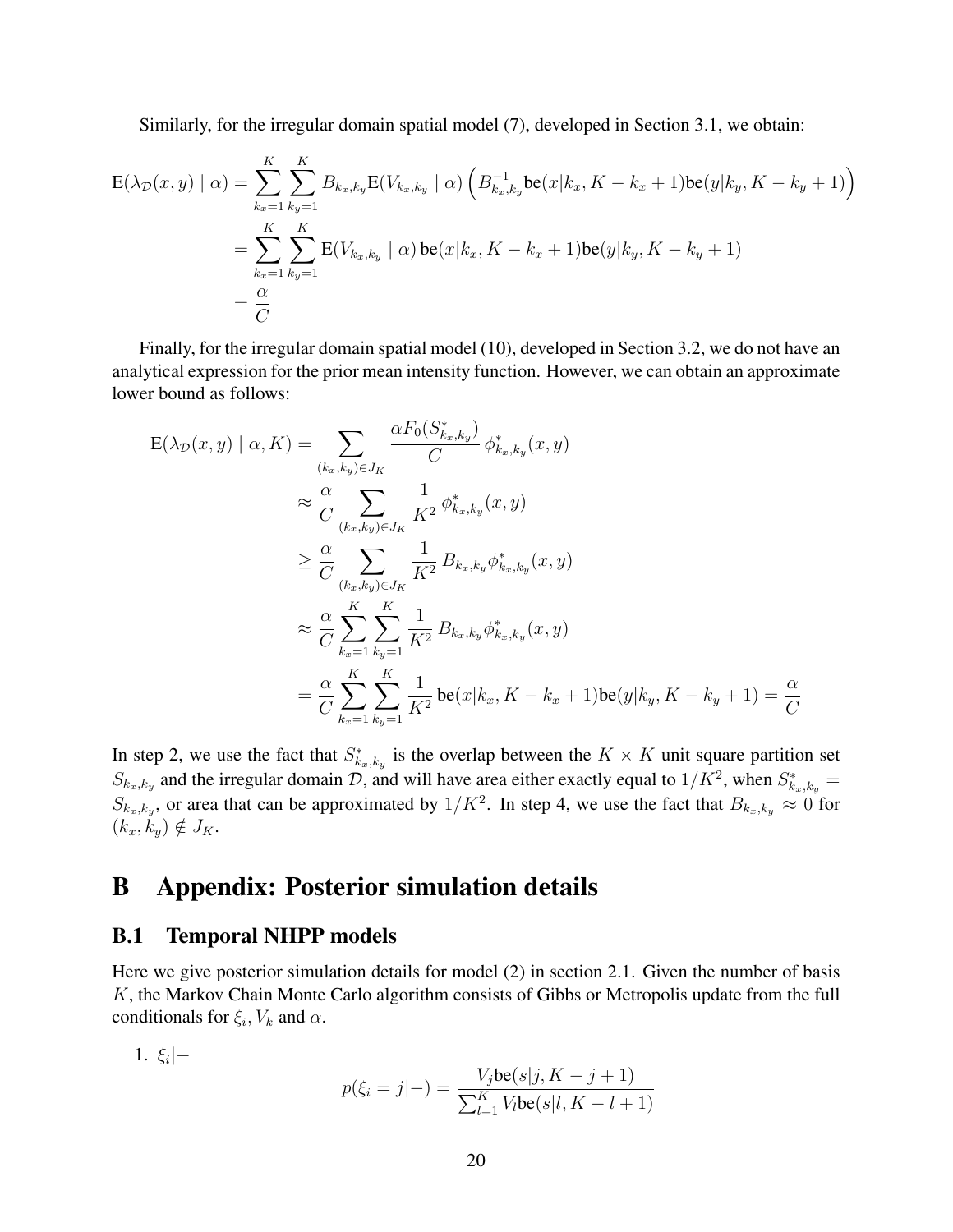2. 
$$
V_k
$$
|- for  $k = 1 \cdots K$ ,  $M_k = \sum_{i=1}^n \delta_k(\xi_i)$   

$$
p(V_k|-) \propto \exp(-V_k)V_k^{M_k}V_k^{\alpha/K-1} \exp(-CV_k) \propto \text{ga}(V_k|M_k + \alpha/K, C+1)
$$

$$
3. \ \alpha | -
$$

$$
p(\alpha|-) \propto \text{ga}(\alpha|a_{\alpha}, b_{\alpha}) \prod_{k=1}^{K} \text{ga}(V_{k_x, k_y} | \alpha K^{-1}, C)
$$

$$
\propto \alpha^{a_{\alpha}-1} \exp(-b_{\alpha}\alpha) C^{\alpha} \Gamma(\alpha/K)^{-K} \prod_{k=1}^{K} V_k^{\alpha/K}
$$

A metropolis step is implemented on the log scale with a normal random walk proposal density to sample from this full conditional.

The Markov Chain Monte Carlo algorithm for the density formulation of the temporal Poisson process under model (3) in section 2.1 consists of either a Metropolis or a Gibbs update from the following full-conditionals:

Let 
$$
k(s|\theta) = \sum_{k=1}^{K} \mathbb{1}_{((k-1)/K,k/K)}(\theta) \text{be}(s|k, K - k + 1)
$$
  
\n1.  $\theta_i | \theta_{-i}, -$   
\n
$$
p(\theta_i | \theta_{-i}, -) = \frac{\alpha q_0}{\alpha q_0 + H} \frac{k(s_i|\theta) f_0(\theta)}{q_0} + \frac{1}{\alpha q_0 + H} \sum_{j=1}^{n^*-1} k(s_i | \theta_j^*) n_j^- \delta_{\theta_j^* -}(\theta_i)
$$
\n
$$
q_0 = \int k(s_i|\theta) f_0(\theta) d\theta = \sum_{j=1}^{K} \text{be}(s_i|j, K - j + 1) \alpha/K
$$
\n
$$
H = \sum_{j=1}^{n^*-1} k(s_i | \theta_j^*) n_j^-
$$

where  $n^{*-}$  is the number of unique values,  $\{\theta_i^{*-}\}$  $j_j^*$  :  $j = 1 \cdots n^{*-}$  is the vector of unique values, and  $\{n_i^{-}\}$  $j, j = 1 \cdots n^{*-}$  the vector of the number of observations that take value  $\theta_j^{*-}$ j in the vector  $\theta_{-i} = \{\theta_i : l \neq i\}.$ 

2.  $\Lambda$ |−

$$
\Lambda|-\sim Ga(\alpha+n,C+1)
$$

where n is the number of points

3.  $\alpha$ |−

$$
p(\alpha|-) \propto \left(\prod_{m=1}^{n} (\alpha+m-1)\right)^{-1} \alpha^{n^*} \mathbf{g}(\mathbf{a}|\alpha, C) \mathbf{g}(\alpha|a_0, b_0)
$$

$$
\propto \left(\prod_{m=1}^{n} (\alpha+m-1)\right)^{-1} \alpha^{n^*} \frac{C^{\alpha}}{\Gamma(\alpha)} \Lambda^{\alpha-1} \alpha^{a_0-1} \exp(-b_0 \alpha)
$$

A metropolis step is implemented with a normal proposal on the log scale.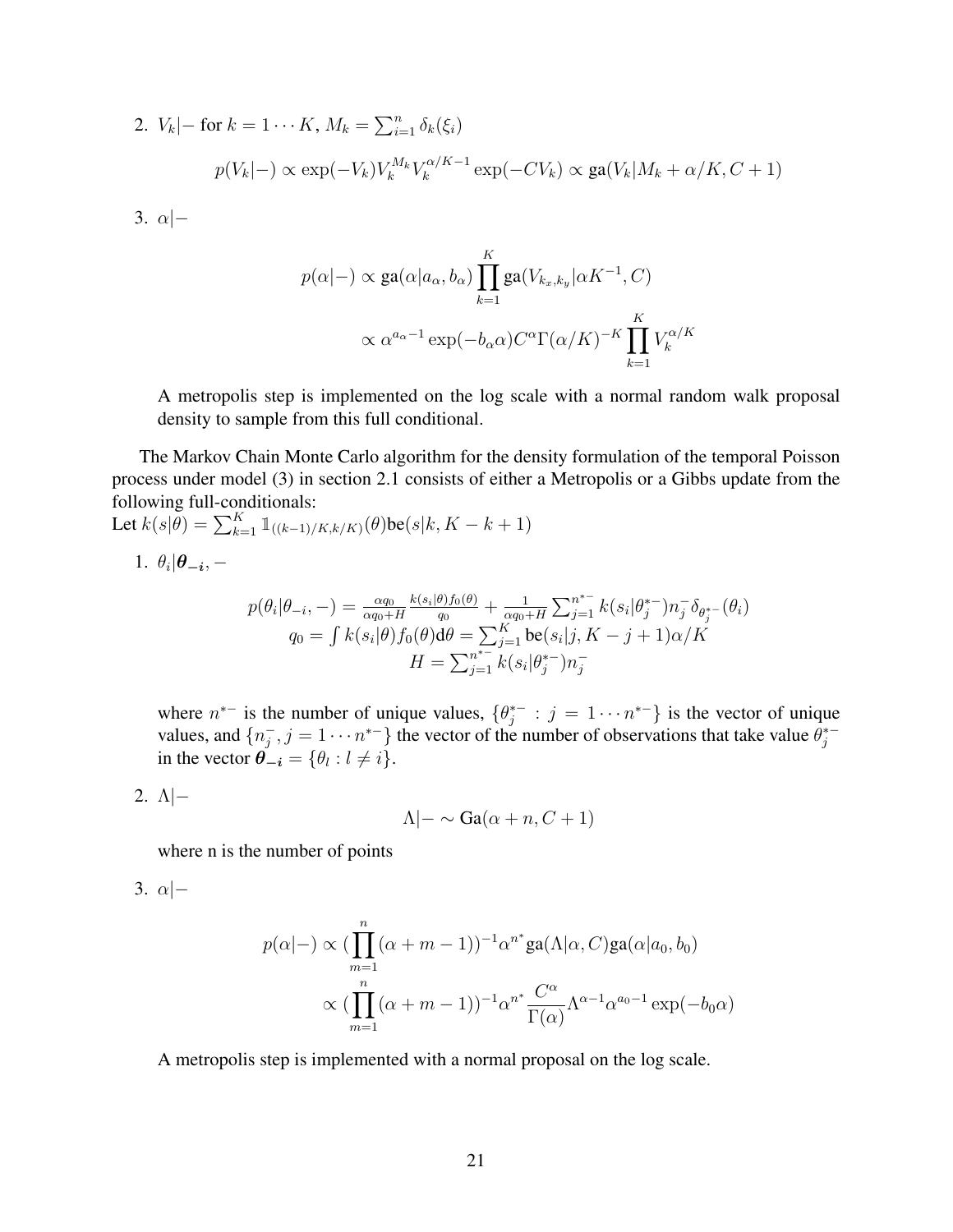4. K|−

$$
p(K|-) \propto \prod_{i=1}^{n} \left\{ \sum_{k=1}^{K} \mathbb{1}_{\left[\frac{k-1}{K}, \frac{k}{K}\right]}(\theta_i) \text{be}(s_i|k, K-k+1) \right\} \pi(K|\{K_{min}, \cdots, K_{max}\})
$$

The full conditional for  $K$  is a discrete distribution and can be directly sampled from.

With each draw in the posterior sample for  $\{(\theta_1 \cdots \theta_n), \alpha, K\}$ , we sample  $\{\omega_k : k = 1 \cdots K\}$ from the following Dirichlet distribution

$$
\{\omega_k : k = 1 \cdots K\} \sim \text{Dir}(\{\alpha/K + \sum_{i=1}^n \mathbb{1}_{\left[\frac{k-1}{K}, \frac{k}{K}\right]}(\theta_i) : k = 1 \cdots K\})
$$

We obtain a draw from the posterior distribution of the intensity function  $\lambda(s)$  and the density function  $f(s)$  evaluated at location s respectively, given  $\{\omega_1, \cdots, \omega_K\}$  via the following functions

$$
f(s) = \sum_{k=1}^{K} \omega_k \text{be}(s|k, K - k + 1)
$$

$$
\lambda(s) = \Lambda \sum_{k=1}^{K} \omega_k \text{be}(s|k, K - k + 1)
$$

#### B.2 The intensity formulation for spatial NHPP over irregular domain

The full hierarchical model for the intensity formulation over irreglar domain under (8) in section 3.1

$$
\{(x_i, y_i)\} | \mathbf{V}, \{(\xi_i, \eta_i)\} \sim \left(\prod_{k_x, k_y=1}^K \exp(-V_{k_x, k_y} B_{k_x, k_y})\right) \prod_{i=1}^n \Lambda_D \phi_{\xi_i, \eta_i}^*(x_i, y_i)
$$
  

$$
(\xi_i, \eta_i) | \mathbf{V} \sim \sum_{k_x, k_y=1}^K \frac{V_{k_x, k_y} B_{k_x, k_y}}{\Lambda_D} \delta_{(k_x, k_y)}(\xi_i, \eta_i), \quad i = 1, ..., n
$$
  

$$
\alpha, \mathbf{V} \sim \text{Ga}(\alpha | a_{\alpha}, b_{\alpha}) \prod_{k_x, k_y=1}^K \text{Ga}(V_{k_x, k_y} | \alpha K^{-2}, C)
$$

where  $\bm{V} = \{V_{k_x,k_y}: k_x,k_y=1,...,K\}$ ,  $\Lambda_{\mathcal{D}} = \sum_{k_x,k_y=1}^{K} V_{k_x,k_y} B_{k_x,k_y}$ , and  $B_{k_x,k_y} = \int \int_D \text{be}(x|k_x,K-x) dE$  $(k_x + 1)$ be $(y|k_y, K - k_y + 1)$ d $xdy$ .  $\{B_{k_x, k_y}, k_x, k_y = 1 \cdots K\}$  can be computed given K and  $\mathcal{D}$ before running the Markov Chain Monte Carlo algorithm to save computation time.

Given the number of basis  $K$ , the Markov Chain Monte Carlo algorithm consists of Gibbs or Metropolis update from the full conditionals for  $\{\xi_i, \eta_i\}$ ,  $V_{k_x, k_y}$  and  $\alpha$ :

1. The full conditional for  $\{\xi_i, \eta_i\}$  are discrete distributions

$$
p(\xi_i = m, \eta_i = n|-) = \frac{V_{m,n} \text{be}(x_i | m, K - m + 1) \text{be}(y_i | n, K - n + 1)}{\sum_{p,q=1}^{K} V_{p,q} \text{be}(x_i | p, K - p + 1) \text{be}(y_i | q, K - q + 1)}
$$

2. The full conditional for  $V_{k_x,k_y}, k_x, k_y = 1 \cdots K$  are independent Gamma distributions, which can be sampled directly from in a vectorized fashion. Let  $M_{k_x,k_y}$  be the number of latent variable pairs  $(\xi_i, \tau_i)$  in step 1 that take value  $(k_x, k_y)$ .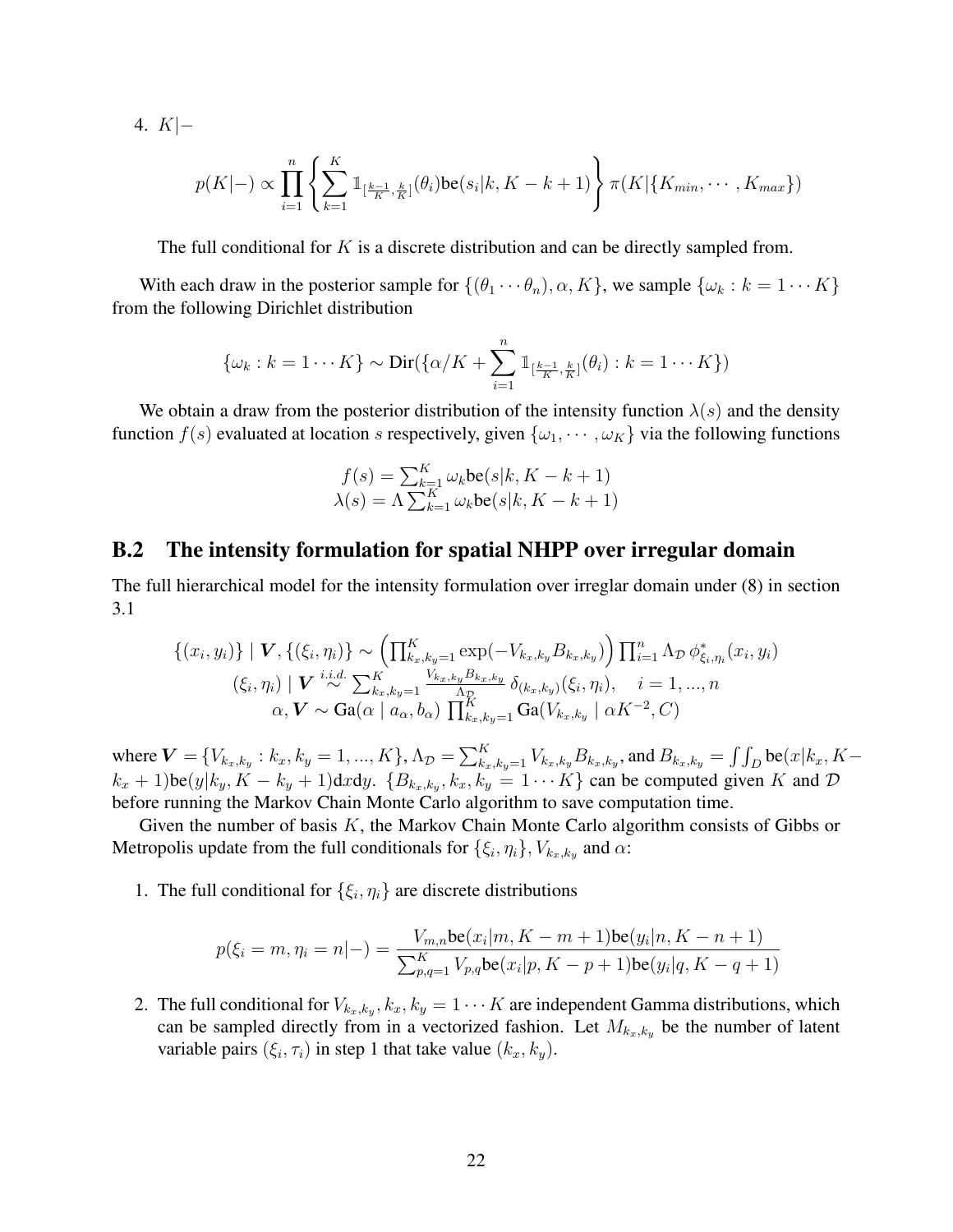$$
p(V_{k_x,k_y}|-) \propto \exp(-V_{k_x,k_y}B_{k_x,k_y}) \prod_{i=1}^n \Lambda_D \sum_{k_x,k_y=1}^K \frac{V_{k_x,k_y}B_{k_x,k_y}}{\Lambda_D} \delta_{(k_x,k_y)}(\xi_i, \eta_i) \phi_{k_x,k_y}^*(x_i, y_i)
$$
  
 
$$
\times \text{ga}(V_{k_x,k_y}|\alpha/K^2, C)
$$
  
 
$$
\propto \exp(-V_{k_x,k_y}B_{k_x,k_y}) \prod_{i=1}^n (V_{k_x,k_y}B_{k_x,k_y})^{\delta_{(k_x,k_y)}(\xi_i, \eta_i)} \text{ga}(V_{k_x,k_y}|\alpha/K^2, C)
$$
  
 
$$
\propto \text{ga}(V_{k_x,k_y}|M_{k_x,k_y} + \alpha/K^2, C + B_{k_x,k_y})
$$

3. The full conditional for  $\alpha$  is

$$
p(\alpha|-) \propto \text{ga}(\alpha|a_{\alpha}, b_{\alpha}) \prod_{k_x, k_y=1}^{K} \text{ga}(V_{k_x, k_y}|\alpha K^{-2}, C)
$$

$$
\propto \alpha^{a_{\alpha}-1} \exp(-b_{\alpha}\alpha) C^{\alpha} \Gamma(\alpha/K^2)^{-K^2} \prod_{k_x, k_y=1}^{K} V_{k_x, k_y}^{\alpha K^{-2}}
$$

A metropolis step is implemented on the log scale with a normal random walk proposal density to sample from this full conditional.

#### B.3 The density formulation for spatial NHPP over irregular domain

The full hierarchical model for the density formulation over irregular domain under model (11) in section 3.2 is

$$
\{(x_i, y_i)\} \mid \{z_i\}, \Lambda_{\mathcal{D}}, K \sim \exp(-\Lambda_{\mathcal{D}}) \prod_{i=1}^n \Lambda_{\mathcal{D}} \sum_{k_x, k_y \in J_k} \mathbb{1}_{S^*_{k_x, k_y}}(z_i) \phi^*_{k_x, k_y}(x_i, y_i)
$$

$$
(x_i, y_i), z_i \in \mathcal{D}, \quad z_i \mid F \stackrel{i.i.d}{\sim} F, \quad i = 1 \cdots, n
$$

$$
F \mid \alpha \sim \text{DP}(\alpha, F_0) \mid F_0(\cdot) \equiv \text{Unif}(\mathcal{D})
$$

$$
\Lambda_{\mathcal{D}} \mid \alpha \sim \text{Ga}(\alpha, C) \quad \alpha \sim \text{Ga}(\alpha \mid a_\alpha, b_\alpha) \quad K \sim \pi(K \mid \{K_{\min}, \cdots, K_{\max}\})
$$

The Markov Chain Monte Carlo algorithm consists of either Metropolis or Gibbs update from the following full-conditionals:

1.  $z_i | z_{-i}, \alpha, K$ , where  $z_i$  is the bivariate continuous latent variable.

Let 
$$
k^*(s_i|z_i) = \sum_{(k_x, k_y) \in J_k} \mathbb{1}_{S_{k_x, k_y}^*}(z_i)W_{k_x, k_y, i}^*
$$
, where  $W_{k_x, k_y, i}^* = \phi_{k_x, k_y}^*(x_i, y_i)$  is a constant.  
\n
$$
p(z_i|z_{-i}, s_i) = \frac{\alpha q_0}{\alpha q_0 + H} \frac{k^*(s_i|z) f_0(z)}{q_0} + \frac{1}{\alpha q_0 + H} \sum_{j=1}^{n^*-} k^*(s_i|z_j^*) \eta_j^{-} \delta_{z_j^* -} (z_i)
$$
\n
$$
= \frac{\alpha q_0}{\alpha q_0 + H} q(z|s_i) + \frac{1}{\alpha q_0 + H} \sum_{j=1}^{n^*-} k^*(s_i|z_j^*) \eta_j^{-} \delta_{z_j^* -} (z_i)
$$
\n
$$
q_0 = \int k^*(s_i|z) f_0(z) dz = \sum_{(k_x, k_y) \in J_k} W_{k_x, k_y, i}^* \cdot |S_{k_x, k_y}^*| / |D|
$$
\n
$$
q(z|s_i) = \sum_{(k_x, k_y) \in J_k} W_{k_x, k_y, i}^* q_0^{-1} \mathbb{1}_{S_{k_x, k_y}^*}(z) |D|^{-1}
$$
\n
$$
= \sum_{(k_x, k_y) \in J_k} \frac{W_{k_x, k_y, i}^* |S_{k_x, k_y}^*|}{\sum_{m,n} W_{m,n,i}^* |S_{k_x, k_y}^*|} \mathbb{1}_{S_{k_x, k_y}^*}(z) |S_{k_x, k_y}^*|^{-1}
$$
\n
$$
H = \sum_{j=1}^{n^*-} k^*(s_i|z_j^*) \eta_j^{-}
$$